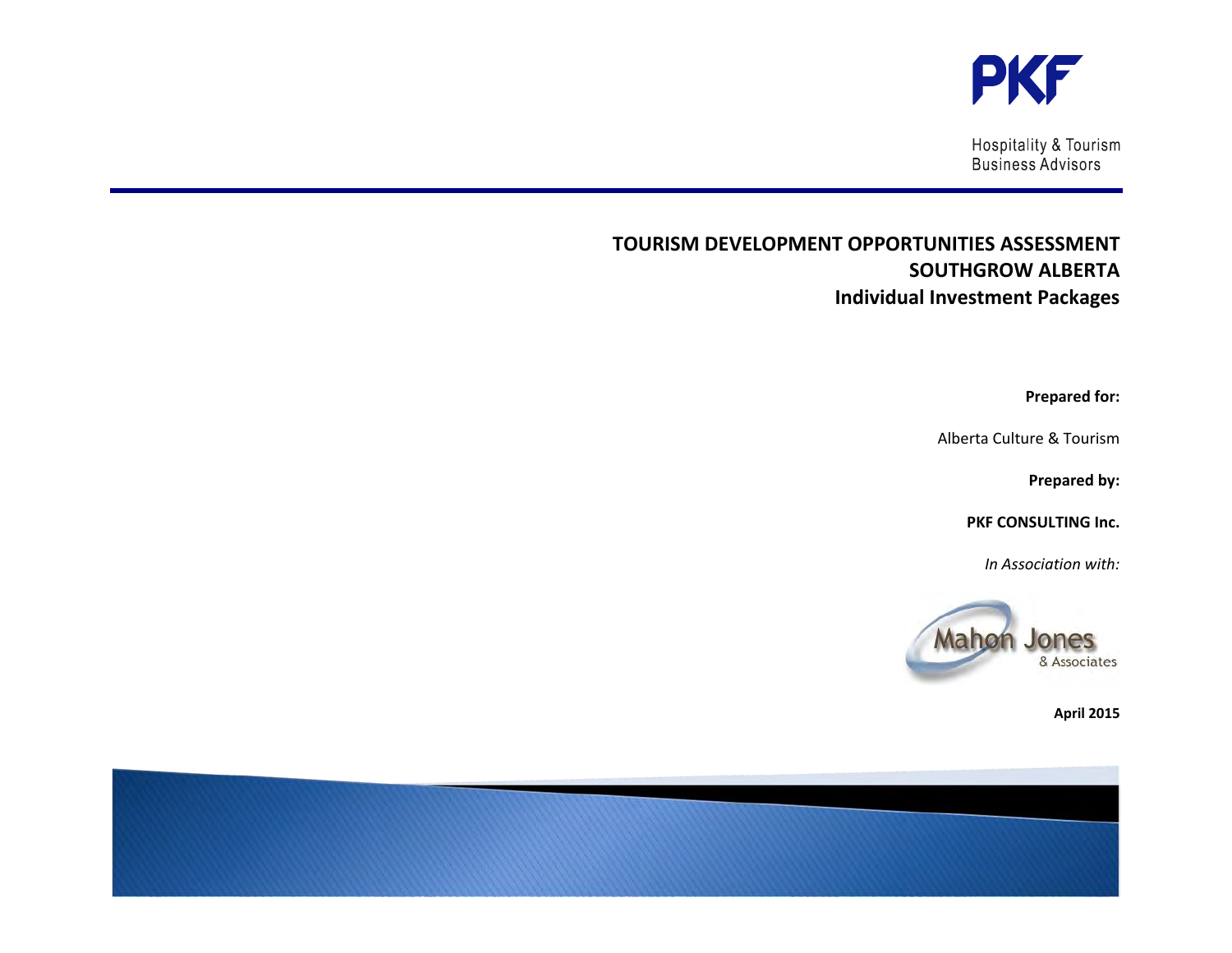

**Hospitality & Tourism Business Advisors** 

#### **Acknowledgements**

PKF Consulting Inc. and Mahon Jones & Associates would like to express our gratitude and appreciation to Alberta Culture & Tourism; SouthGrow Regional Alliance; Chinook Country Tourism; and extensive list of individuals, communities, organizations, tourism operators and developers who were contacted and contributed their valuable time, information, ideas and perspectives throughout the course of the study.

We wish you every success in securing the necessary entrepreneurial investment to realize the development of these potential tourism opportunities, which in turn will help to strengthen the Alberta SouthGrow Region as a significant tourism destination area.

## **Notice to Reader**

The entire study is based on our knowledge and information with respect to identified land-based commercial tourism development opportunities in the Alberta SouthGrow market area during the study time frame of January 2015 to April 2015.

It should be noted that the high level market & economic feasibility assessments for each tourism investment opportunity has been based on preliminary limited scope research and where applicable has relied on information provided by project proponents. A developer / investor interested in pursuing any of the identified opportunities would be expected to undertake their own market, financial, costing, land use and regulatory research and due diligence as part of their own internal business decision making process.

*Information provided in this document is solely for the user's information and, while thought to be accurate, is provided strictly "as is" and without warranty of any kind, either expressed or implied. The Crown, its agents, employees or contractors, will not be liable to you for any damages, direct or indirect, or lost profits arising out of your use of information provided in this document.*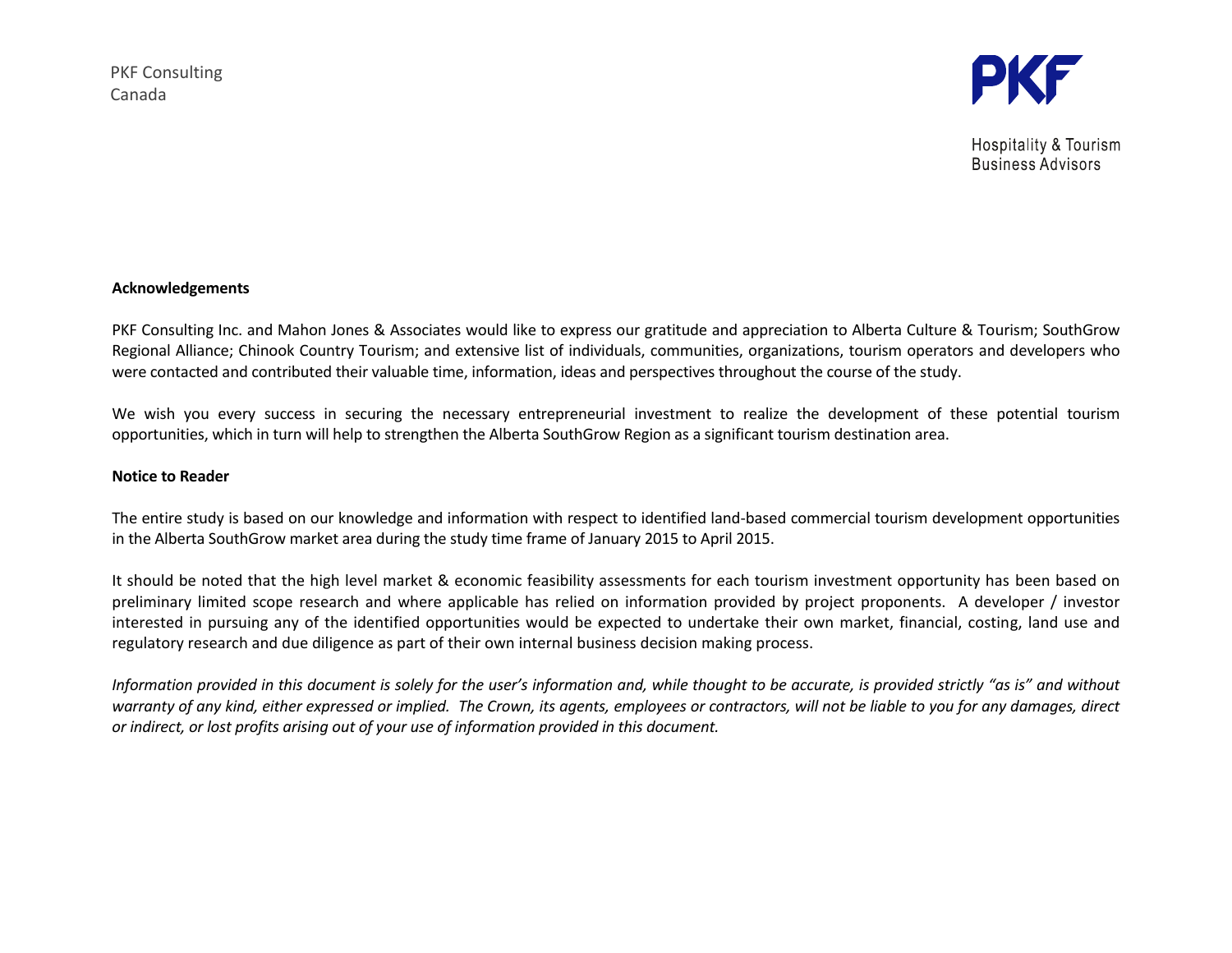# **Rail Tour Excursion – Aspen Crossing, Mossleigh**

There is an opportunity to partner **in the development of a Rail Tour Excursion at Aspen Crossing**, in Mossleigh, Alberta.

Aspen Crossing was originally established by its owner, Jason Thornhill, in 2004 as one greenhouse, attached to a replica of a CPR Train Station, a Caboose with 3 staff members.

Current assets at the Aspen Crossing operation include: an 85 site campground; 3 caboose cabins; 36-seat dining car with an outdoor patio with an additional 36 seats; gift shop and 2 greenhouses on 50 acres of the 300 acre site.

In Spring 2015, Aspen Crossing will be expanding its offerings to include a **rail tour excursion**. Approximately 14 miles of track have been purchased, including 278 acres of right of way.

The tourist train will begin with 2 passenger cars, an open car, saloon car and a caboose pulled by the locomotive for a total capacity of 169 passengers. In order to reach its full potential, the train will require 8 rail cars with a total capacity of 415 passengers.

## **Site Status**

Aspen Crossing is located 1 km north of Mossleigh, approximately 75 km southeast of Calgary on Highway #24, and 133 km north of Lethbridge via Highway 23N.

To date, the ownership group has purchased a locomotive, 2 rail cars, a saloon car, caboose and open air car with a total capacity of 199 seats as well as rights to 14 miles of track for a 28 mile round trip rail excursion.



#### **Market Analysis**

Prairie Steam Tours located in Stettler, Alberta also offers steam and diesel powered train excursions. Stettler is located approximately 230 km northeast of Calgary and 180 km south of Edmonton. The 5 to 6 hour rail excursions include a full course buffet, on board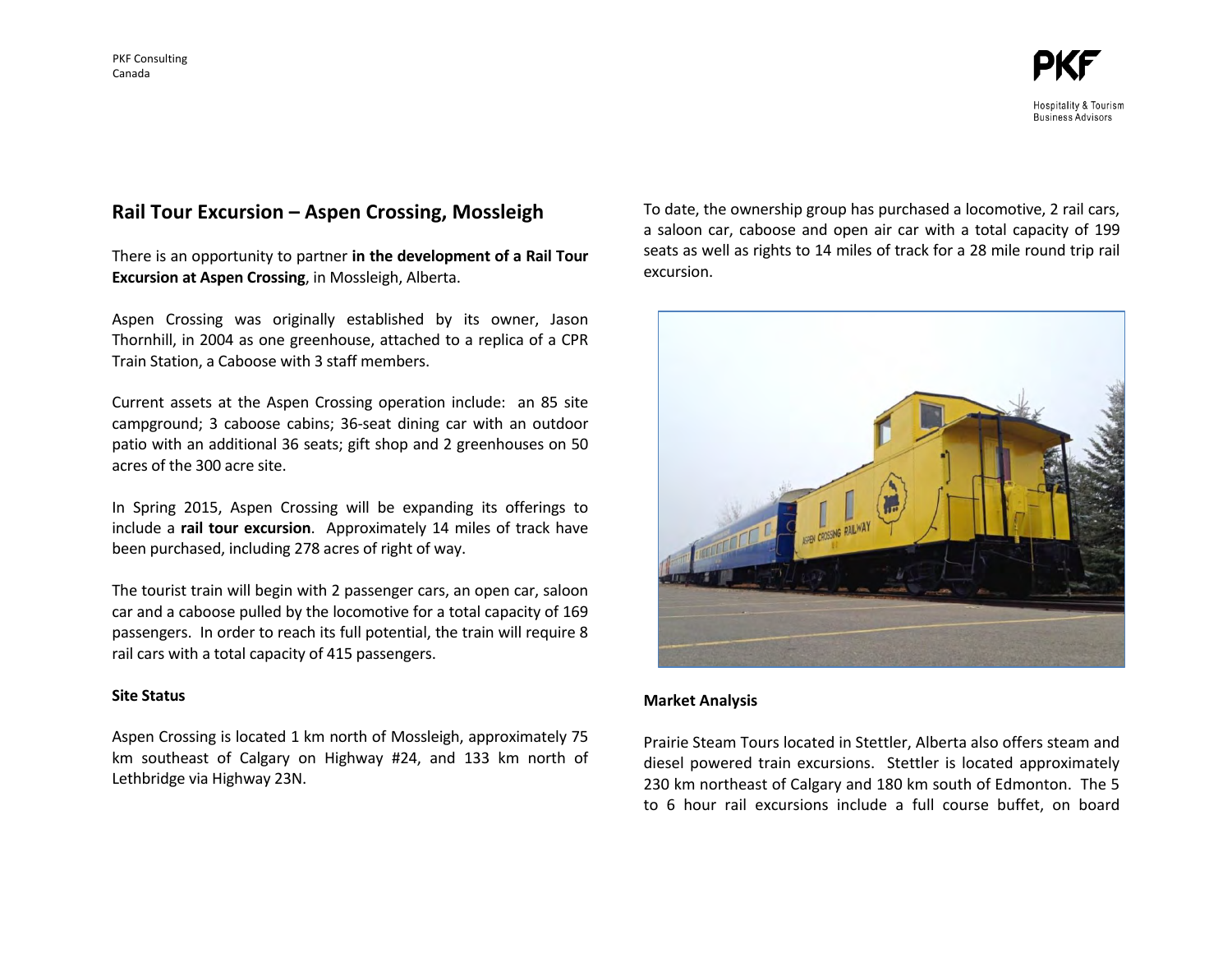entertainment and a possible train robbery while enjoying scenic views of Alberta Parklands.

Rail touring is becoming a popular activity for western Canada, with attractions that range from luxury travel through the mountains on the Rocky Mountaineer or VIA Rail, to heritage rail experiences at Calgary's Heritage Park and Prairie Steam Tours out of Stettler, to complementary experiences such as the Brooks Aquaduct (built to accommodate the needs of the railway).

## **Target Markets**

The region's strong history with the railway is an obvious attraction for rail history buffs, but it is also appealing for Cultural Explorers seeking a first-hand experience of this important aspect of western history and culture.

# **Financial Information**

While the owner has invested \$2 Million in equipment and track to date, in order for the train excursion to reach its full potential of an estimated 400 persons per trip, the train will require 4 additional passenger rail cars. A 14,000 square foot maintenance shed will also be required to store up to 8 pieces of rail equipment, and provide a proper environment to restore, repair and maintain the equipment throughout the year.

Total capital costs for Aspen Crossing Rail Tour have been estimated at \$1.3 Million. For the purposes of this analysis, we have estimated the capital costs at \$140,000 per additional passenger rail car, for a total of \$560,000 for 4 rail cars. Construction of the maintenance shed has been estimated at \$770,000, based on a 14,000 square foot building at \$55 per square foot.

During the May to October season, rail excursions will typically range from 3.25 to 4.5 hours, with admission rates ranging from \$65.99 to \$139.99 per adult.

The Aspen Crossing Rail Tour is projected to generate an estimated net operating income of \$7,000 (rounded) in Year 1, increasing to \$330,000 (rounded) by the fifth year.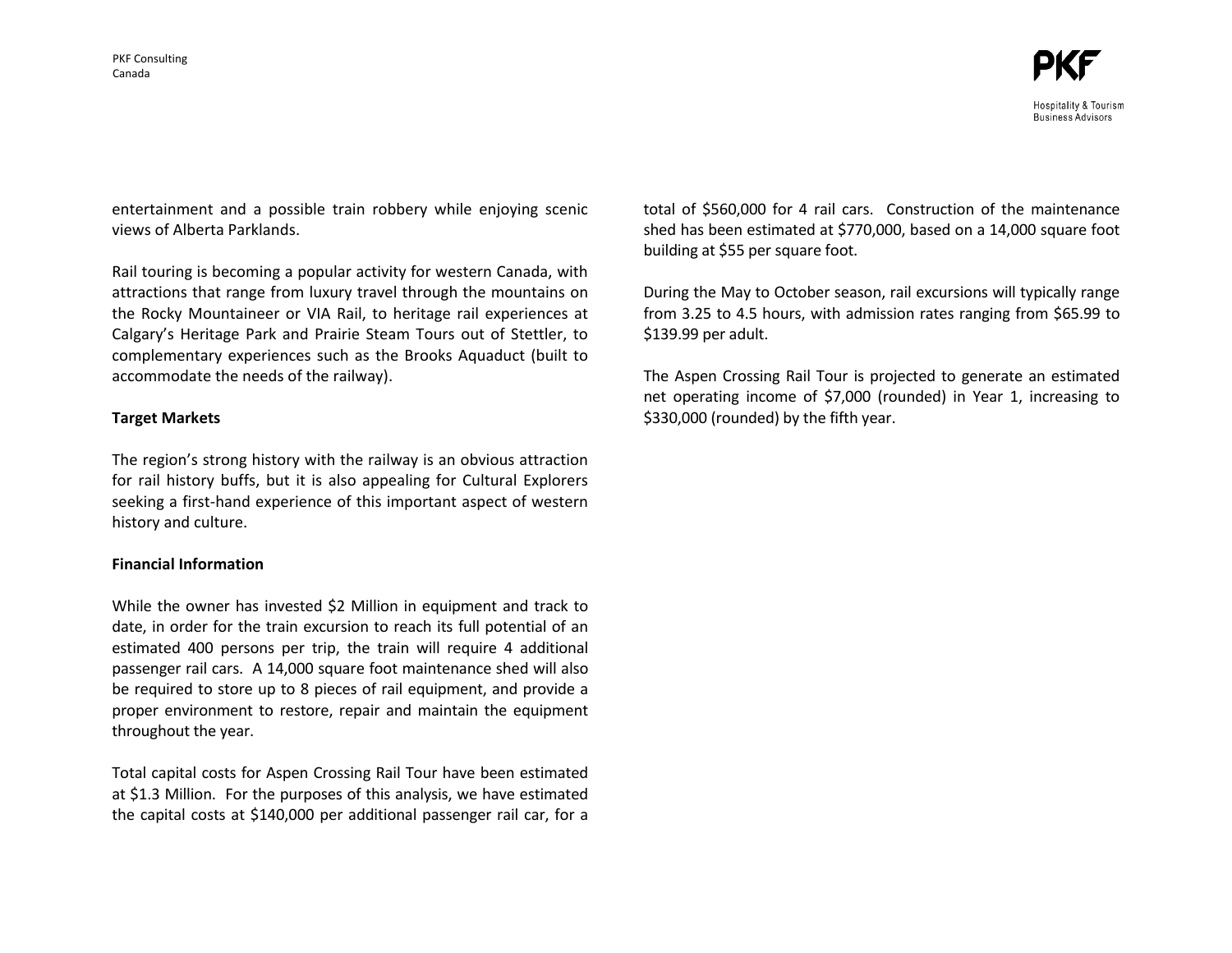Hospitality & Tourism<br>Business Advisors

| <b>Rail Tour Excursion - Aspen Crossing</b>                                                                                                                                                                                                         |                                                                                       |                       |                             |  |  |
|-----------------------------------------------------------------------------------------------------------------------------------------------------------------------------------------------------------------------------------------------------|---------------------------------------------------------------------------------------|-----------------------|-----------------------------|--|--|
| <b>Total Estimated Capital Requirements:</b>                                                                                                                                                                                                        | \$1.3 <sub>M</sub>                                                                    |                       |                             |  |  |
|                                                                                                                                                                                                                                                     | Purchase and restoration of 4 additional rail cars, construction of maintenance shed. |                       |                             |  |  |
|                                                                                                                                                                                                                                                     | Projected Operating Results Year 1 with 4 rail cars expanding to 8 cars by Year 5     |                       |                             |  |  |
|                                                                                                                                                                                                                                                     |                                                                                       |                       | <b>Net Operating Income</b> |  |  |
|                                                                                                                                                                                                                                                     | <b>Average Ticket</b>                                                                 |                       | (2% - 28% of total          |  |  |
| <b>Attendance</b>                                                                                                                                                                                                                                   | <b>Price</b>                                                                          | <b>Total Revenues</b> | revenues)                   |  |  |
| 7,500 - 27,600 passengers                                                                                                                                                                                                                           | $$66 - $73$                                                                           | \$550 K - \$1.9 M     | \$7 K - \$330 K             |  |  |
| Source: PKF Consulting Inc. and Aspen Crossing Ltd.<br>Note: The analysis is based on preliminary research only. It is expected that any potential investor would undertake their own due<br>diligence in advance of participating in this project. |                                                                                       |                       |                             |  |  |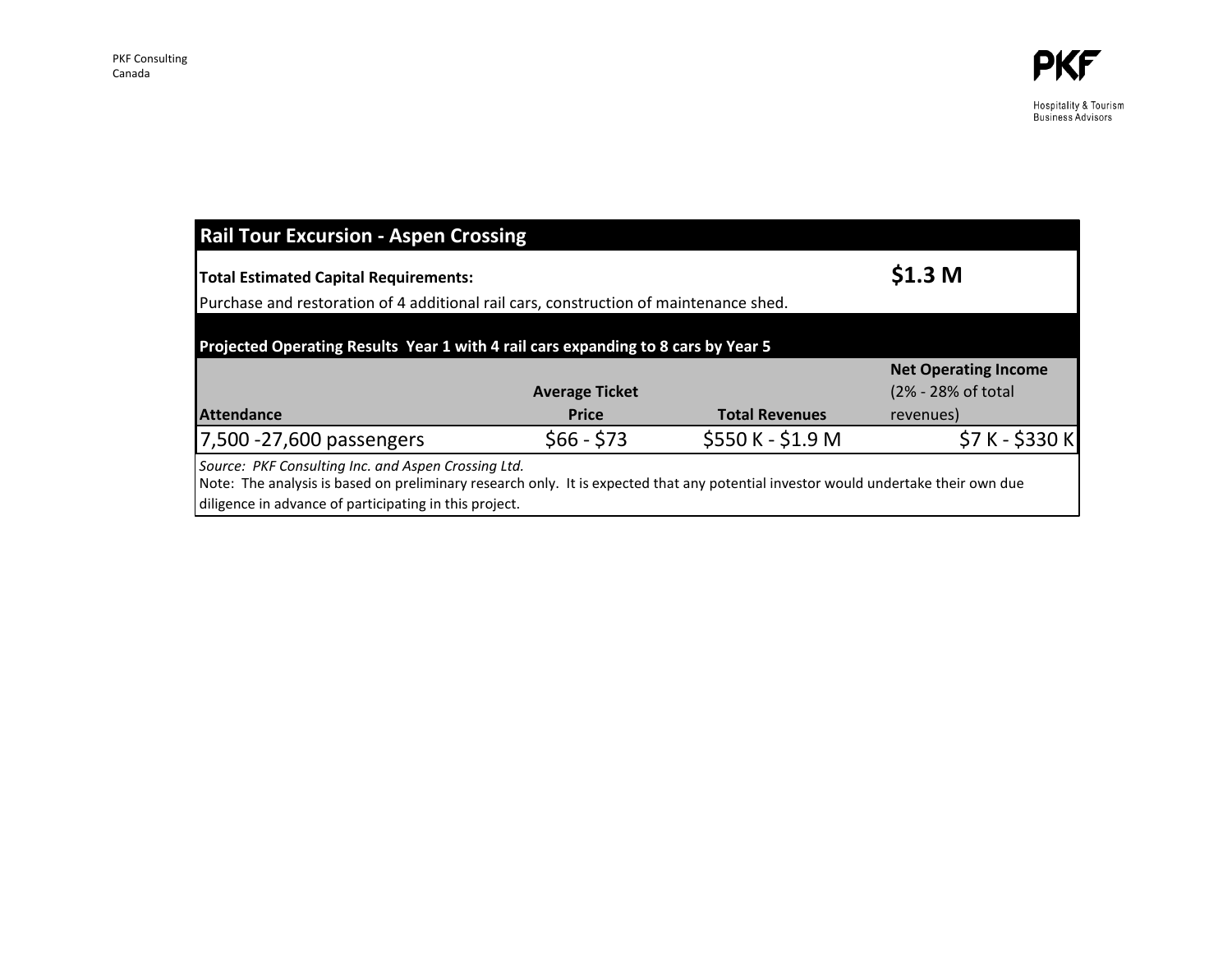# Hospitality & Tourism **Business Advisors**

# **Fort Heritage and Frontier RV Park, Mountain View**

There is an opportunity to partner with the Davidsen Family to build a **heritage based RV Park, Fort and Cabins** in Mountain View between Cardston and Waterton, Alberta. The owner's vision calls for the creation of an authentic "old-timer's" touch, where guests will experience historic hospitality and entertainment, with engaging activities, games, reenactments and hands-on learning, all while exploring their own family roots.

The Davidsen Family own a 59-acre site on the north side of Highway 5, and have begun the construction of an 800-metre gravel road with culverts, and 56 non-serviced campsites with 5 pit toilets. While, the initial phase of the development calls for the opening of the 56-site "dry" campground during the 2015 summer season, water and electrical servicing will be added to all the campsites in a phased manner over a 5-year period.

The 2<sup>nd</sup> phase of development calls for the addition of up to 30 pioneer cabins. Each cabin will be approximately 15 ft X 20 ft to accommodate 2 adults and up to 4 children, including sleeping quarters, a washroom and small kitchenette. We have assumed that the cabins would be added over a 4-year period.

Phase 3 of the development will see the addition of other heritage themed forms of accommodation, such as Covered Wagons, equipped with bedding and seating. The construction of up to 3 covered wagons as a comfort camping option has been included in this analysis.



*Source: Example of Covered Wagon accommodation from Bar10 Ranch, Grand Canyon.* 

As the  $4<sup>th</sup>$  phase of development, Cabin Circles will be added, to accommodate large groups for family reunions and retreats. Each cabin circle will be built in the shape of an octagon, with 8 accommodation units on the outer edge surrounding a centre gathering hall, which contains the washroom, shower, kitchen and entertainment area. At a maximum capacity of 6-8 guests per accommodation pod, each cabin circle can accommodate from 50 to 60 overnight guests. We have assumed the construction of 1 circle cabin over the first 5 years of operation.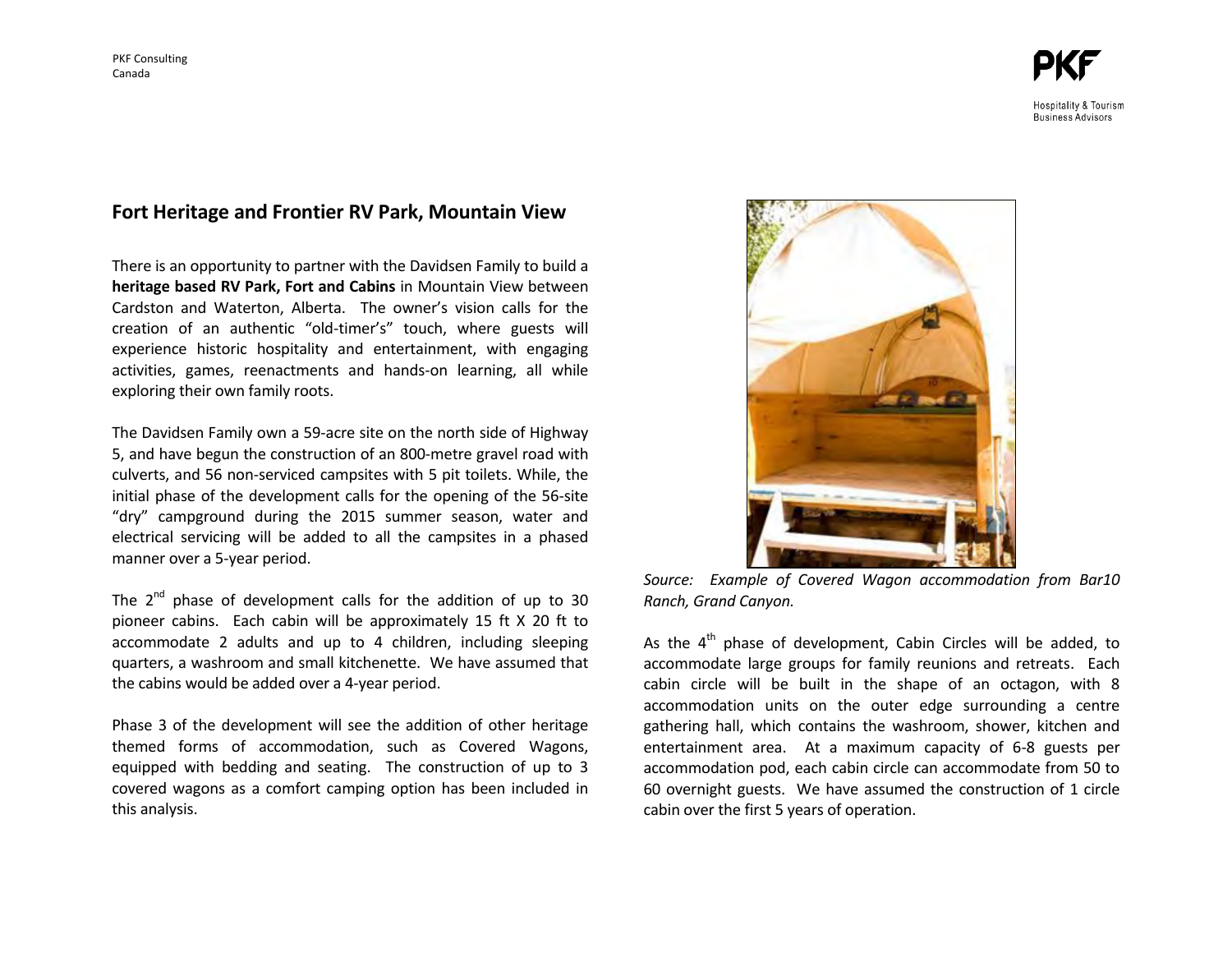

The last phase of development will include the Fort structure, which will include stained log poles as the exterior wall and offer retail, foodservice and recreational activities in a pioneer setting. The primary feature of the Fort will be the Old Rock Church, a genealogy centre for family historic research.

#### **Site Location**

The 59-acre site is located on Highway 5, 1 km west of Mountain View, and 15 minutes east of Waterton National Park, and 15 minutes west of Cardston. Waterton National Park receives approximately 400,000 visitors per year.



#### **Market Analysis**

Some market trends for the campground industry in North America include:

- Significant growth in the past ten years in recreational vehicle ownership;
- Recreational vehicles are getting larger and sometimes include slide out rooms, TVs, microwaves, computers and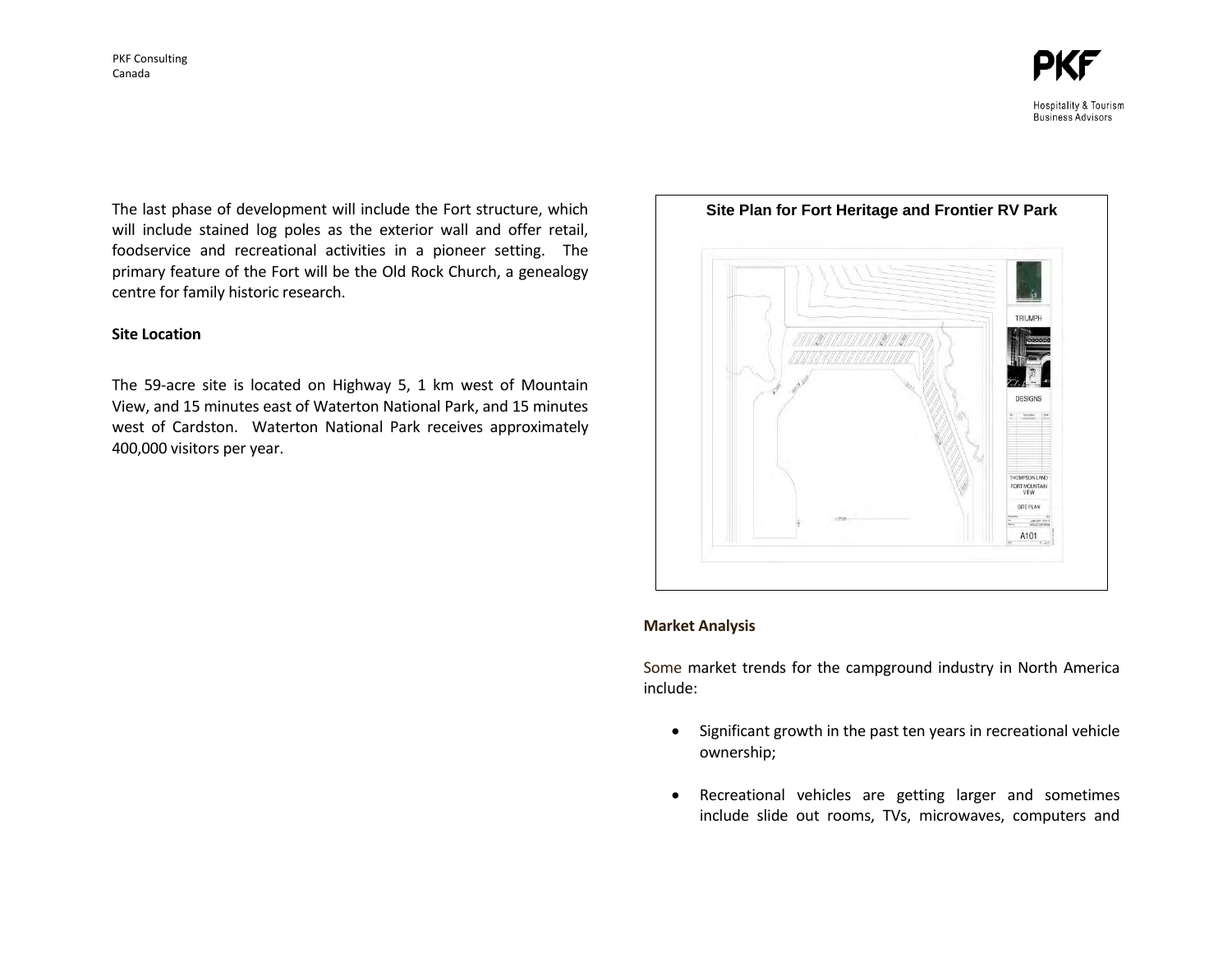

**Business Advisors** 

even dishwashers, resulting in the need for 50 amp power or 30 amp at a minimum;

- Recreation vehicles are being used as second homes creating demand for seasonal sites at campgrounds with amenities such as laundry facilities and cable connections;
- Camping with tents has declined as the baby boomer market seeks more comfort; and
- A growing trend toward educational, cultural and recreational activities while camping, creating a need for campgrounds to offer these types of experiences or to be located within close proximity to these services and experiences.

## **Potential Target Markets**

The Fort Heritage and Frontier RV Park will primarily attract the following markets:

- Summer independent leisure tourists from the Northwestern U.S., Alberta, other western Canadian provinces, and overseas tourists;
- Residents of Southern Alberta interested in weekly or monthly camping experiences; and
- Visitors travelling on the Mormon Trail.

#### **Financial Information**

The subject Fort Heritage and Frontier RV Park is estimated to generate net income of \$39,000 (rounded) in Year 1, increasing to \$500,000 (rounded) by Year 5.

Based on a proposed 5-year development plan, the preliminary order-of-magnitude capital costs for Fort Heritage and Frontier RV Park have been estimated at \$2.6 Million, excluding land costs.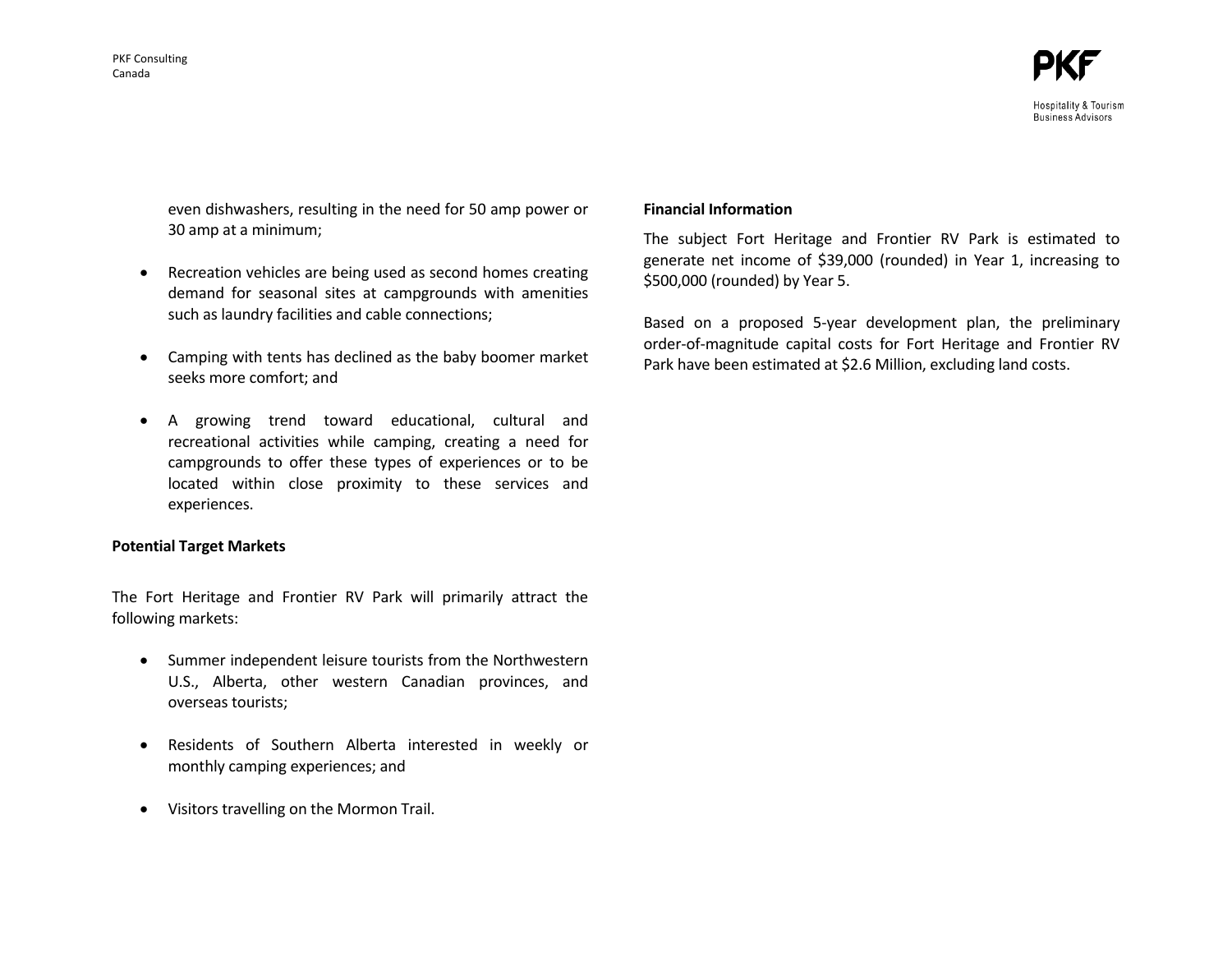Hospitality & Tourism<br>Business Advisors

| <b>Fort Heritage and Frontier RV Park</b>          |                                                                                               |                       |                                                                                                                                                 |  |  |
|----------------------------------------------------|-----------------------------------------------------------------------------------------------|-----------------------|-------------------------------------------------------------------------------------------------------------------------------------------------|--|--|
|                                                    | Total Estimated Capital Requirements: (56 site RV Park; 30 cabins, 3 Comfort Camping, 1 Cabin |                       |                                                                                                                                                 |  |  |
| Circle, Retail, Restaurant                         | \$2.6 <sub>M</sub>                                                                            |                       |                                                                                                                                                 |  |  |
| <b>Projected Operating Results: (Years 1 to 5)</b> |                                                                                               |                       |                                                                                                                                                 |  |  |
|                                                    |                                                                                               |                       | <b>Net Operating Income</b>                                                                                                                     |  |  |
| <b>Seasonal Occupancy</b>                          | <b>Average Daily Rate</b>                                                                     | <b>Total Revenues</b> | (42% - 45% of total revenues)                                                                                                                   |  |  |
| 50-53%                                             | $$20 - $106$                                                                                  | \$86K - \$1.2 M       | \$39 K - \$500 K                                                                                                                                |  |  |
| Source: PKF Consulting Inc.                        |                                                                                               |                       |                                                                                                                                                 |  |  |
| advance of participating in this project.          |                                                                                               |                       | Note: The analysis is based on preliminary research only. It is expected that any potential investor would undertake their own due diligence in |  |  |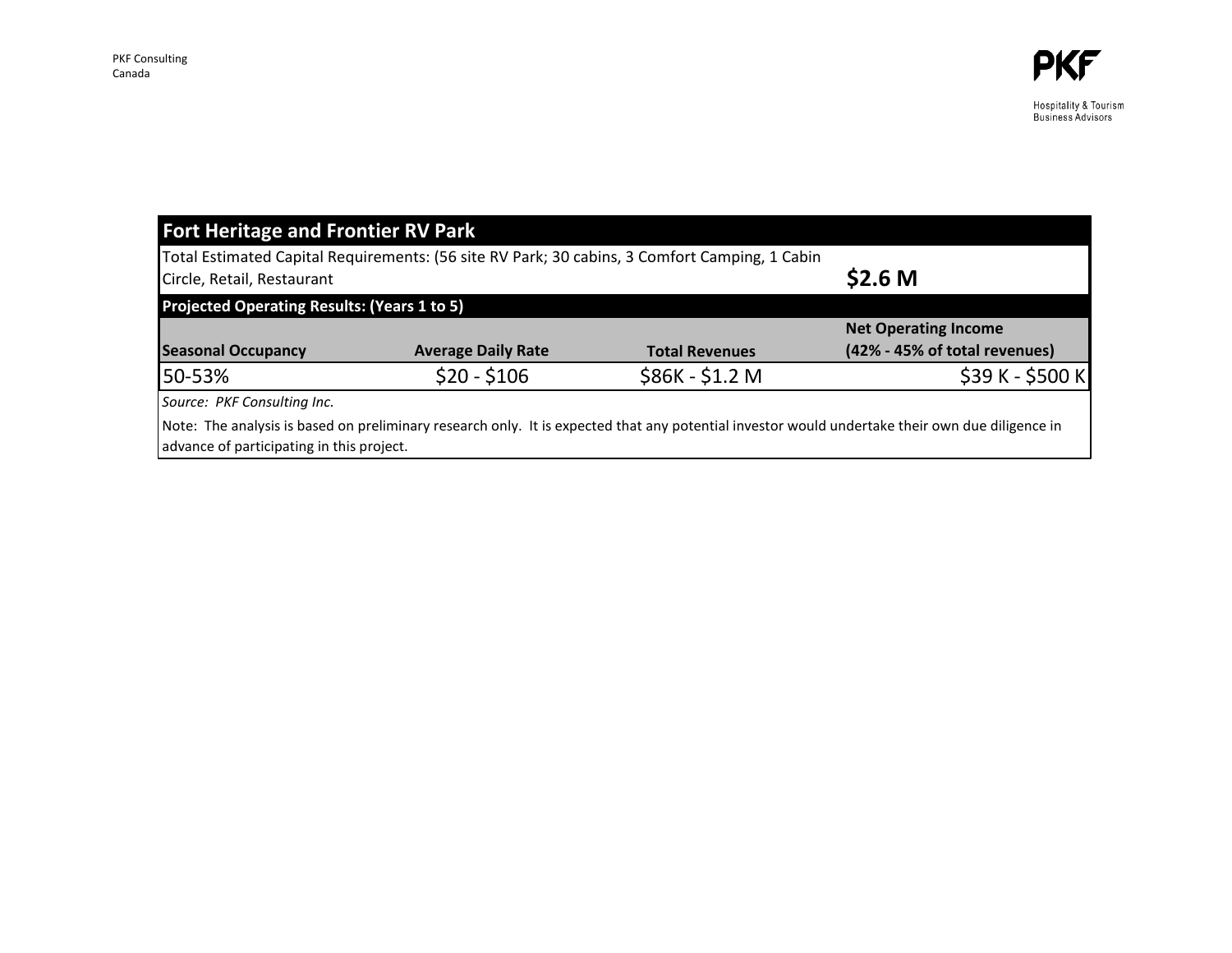Hospitality & Tourism **Business Advisors** 

# **Roosters Country Market Agri-Tourism Business, Magrath**

There is an opportunity to partner with the owner of Roosters Country Marketplace in Magrath to expand the operation to include **an aquaponics facility, a restaurant featuring locally grown produce and a hostel**. Roosters Country Marketplace is a family-owned green grocery store, which carries unique, locally produced goods which support Southern Alberta farmers and producers.

**Aquaponics** is a relatively new form of agriculture, which integrates aquaculture and hydroponics in a soil-less controlled system to produce food closer to urban centres. In addition, **a 60-seat on-site restaurant has been proposed**, which will feature locally produced goods from the aquaponics operation as well as from Southern Alberta farmers and producers, as well as a **7-room, 28-bed hostel** on the upper floor of the Roosters Country Marketplace.

#### **Site Status**

Roosters Country Marketplace is located at the main intersection of West 1<sup>st</sup> Avenue South and 1<sup>st</sup> Street West in downtown Magrath, Alberta. The grocery store is open 7 days a week, and features an onsite butcher, fresh produce, bakery, deli, fresh cut flowers and Roosters Bistro, which offers sandwiches, wraps, and beverages. The proposed aquaponics and restaurant operation would be located in 5,000 square feet of retail space located adjacent to Roosters Country Marketplace, with the proposed hostel located in 1,350 square feet of space above the store, with a rear entrance.



#### **Market Analysis**

Broxburn Vegetables and Café located 5 km east of Lethbridge is an example of a family run greenhouse operation which has evolved to a tourist attraction. Broxburn Vegetables has become an agri-tourism attraction, which sells a range of produce that is grown on-site, as well as produce from local farmers.

Sourcing sustainable local field produce and proteins is a growing trend amongst consumers today.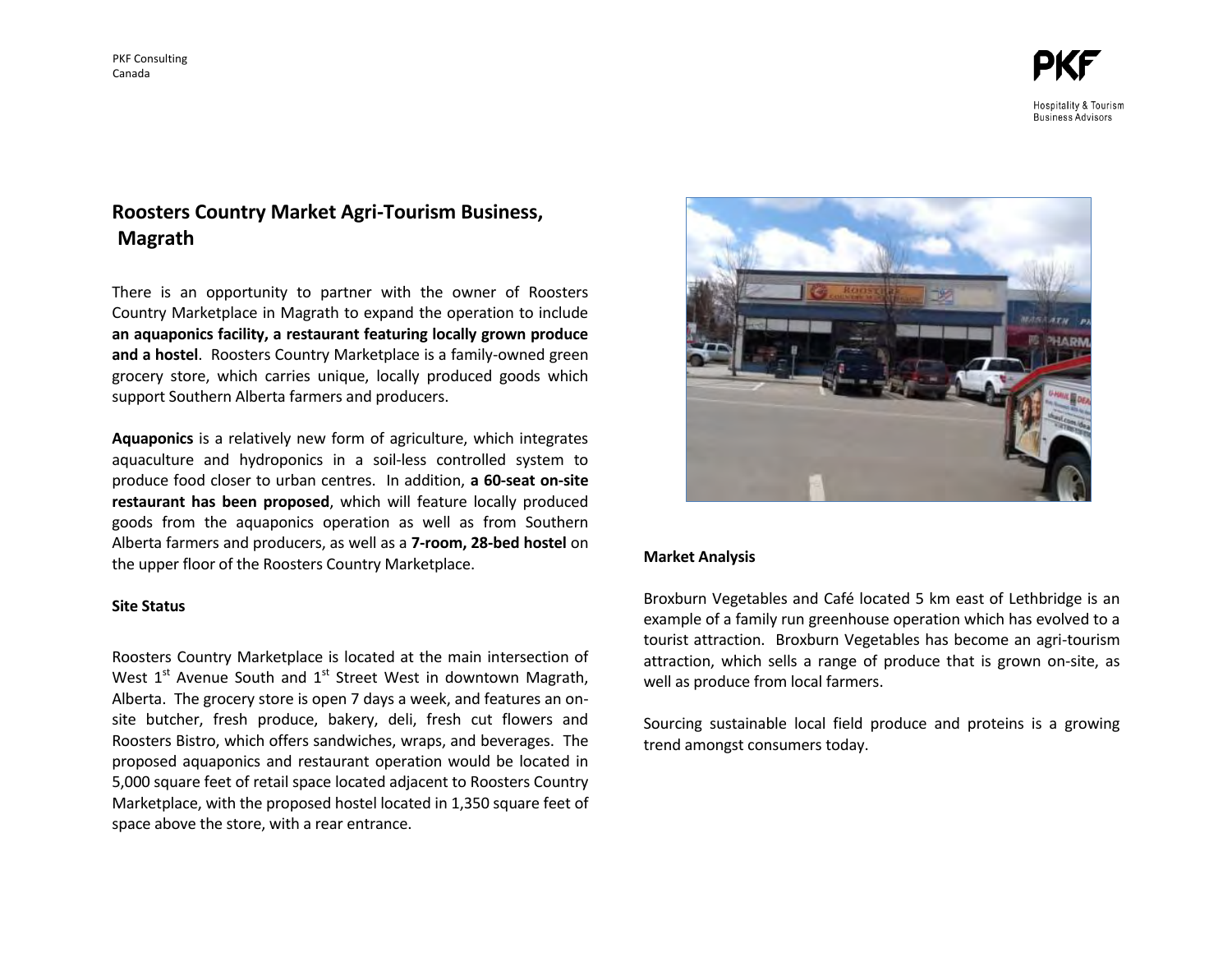

#### **Potential Target Markets**

The major market for a destination marketplace and restaurant facility offering locally/sustainably sourced products would originate in the region. Magrath and area has a higher-than-average population of professionals which implies a heightened appreciation for protecting the environment and sustainably-produced goods and services, who would welcome another restaurant option within the Town.

Farther afield, this facility would appeal to travellers from the US, particularly US-based Mormons who are interested in exploring the historic Canadian Mormon Trail.

#### **Financial Information**

Preliminary order-of-magnitude capital costs for the subject Agri-Tourism business have been estimated at \$580,000. The project proponent estimates the aquaponics operation to range from \$80,000 to \$120,000 in development costs, while furniture, fixtures and equipment for the 60-seat restaurant have been estimated at \$4,600 per seat and similarly outfitting a 7 dormitory style rooms (each with 2 bunk beds) and the addition of a common-area washroom and showers and front desk area has been estimated at \$20,000 per room.

The subject Agri-Tourism destination is estimated to generate net income of \$37,000 (rounded) in Year 1, increasing to \$102,000 (rounded) by Year 5.

|                         | Retrofit 7,000 sq.ft. for operation, including aquaponics operation, 60-seat<br>restaurant and 28-bed hostel |                       |                               |
|-------------------------|--------------------------------------------------------------------------------------------------------------|-----------------------|-------------------------------|
|                         | Projected Operating Results Summary for Roosters Country Market (Years 1 to 5)                               |                       |                               |
|                         |                                                                                                              |                       | <b>Net Operating Income</b>   |
|                         |                                                                                                              | <b>Total Revenues</b> | (10% - 22% of total revenues) |
|                         | <b>Aquaponics Sales and Tours</b>                                                                            | \$7 K - \$58 K        |                               |
| <b>Restaurant Sales</b> |                                                                                                              | \$300 K - \$320 K     |                               |
| Hostel                  | 33% occupancy/\$25 per person                                                                                | $$65 - $90 K$         |                               |
| Total                   |                                                                                                              | \$370 K to \$470 K    | \$37 K to \$100 K             |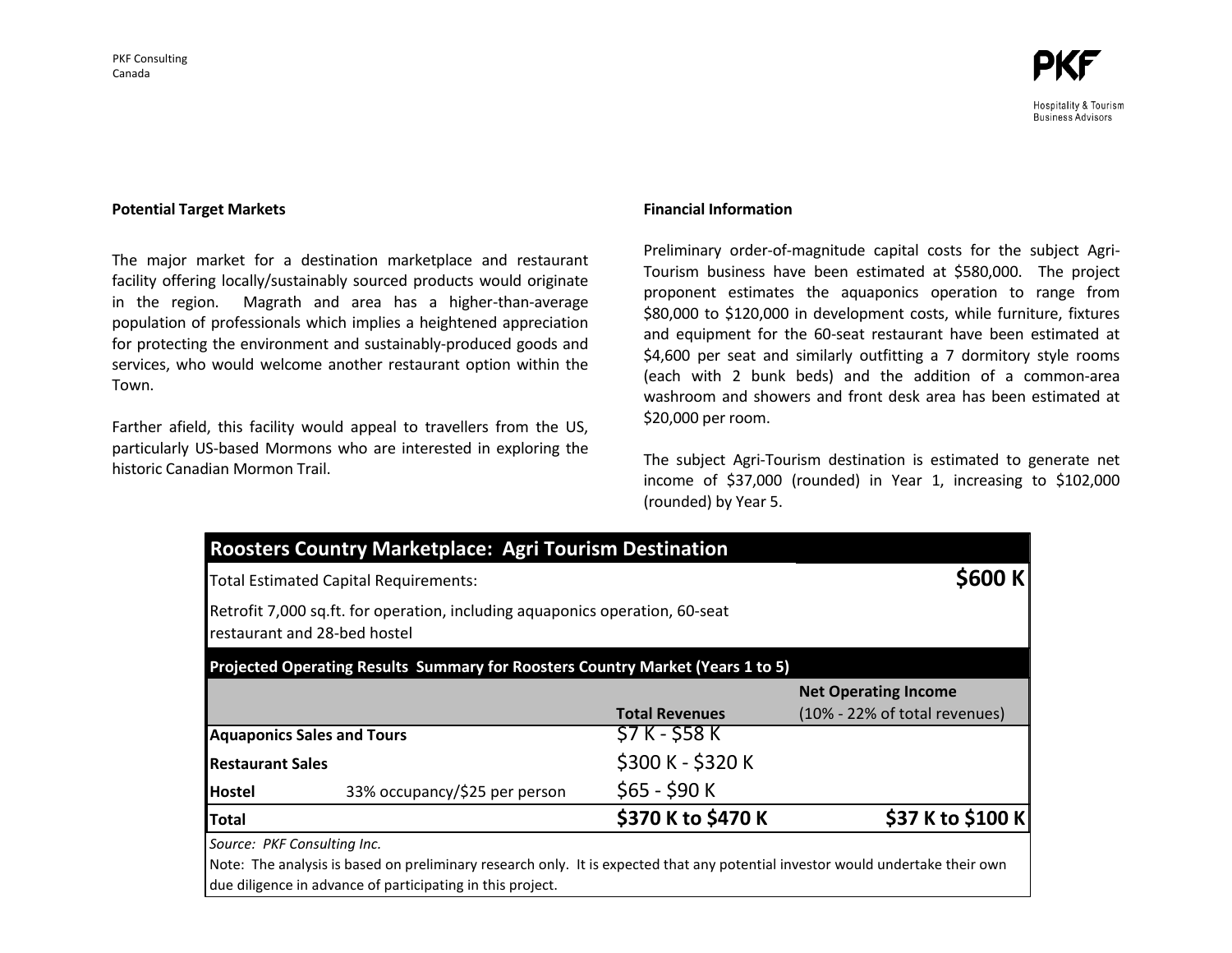**Hospitality & Tourism Business Advisors** 

# **Bridge County Raceway, Lethbridge County**

There is an **opportunity to acquire the Bridge County Raceway**, an established race facility which has been owned and operated as a family business for 20 years from 1991 to 2011. The local owners have decided to retire, after building the original facility and surpassing all the goals they had set to accomplish.

The Bridge County Raceway is one of the longest and widest clay oval tracks in Western Canada, comparable in size to the Castrol Raceway in Edmonton.

Since the closure of the facility in 2011, the owners have kept all equipment and buildings in good condition, and believe that the facility could be fully operational within one month of purchase. Although the concessions have been recently upgraded, the wooden bleachers, which can accommodate 1,500 spectators, require some upgrades.

An additional opportunity exists to acquire adjacent lands for the development of a Campground. Currently drivers, crew and spectators utilize the property for rough camping, with up to 60 RVs and tents erected during race weekends. The current ownership group has adjacent farmlands and may be willing to sell 10 to 15 acres for the development of a 50 to 60 site campground.



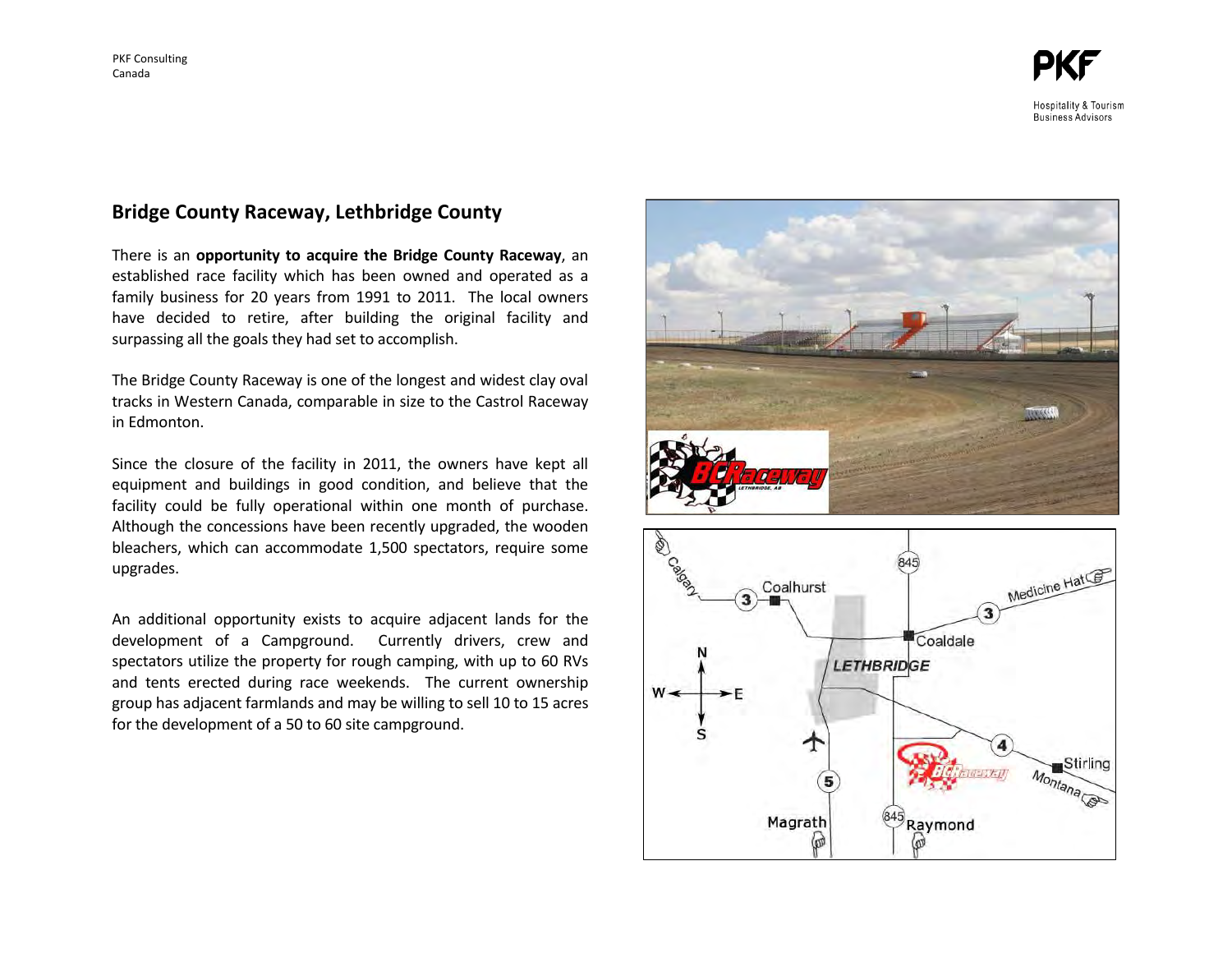

**Business Advisors** 

**Site Status** 

The Bridge County Raceway is located 12 km south of Lethbridge, by taking Highway 4 South (Coutts Highway to the US border) and turning right on Highway 845 (Town of Raymond exit) for 2 km.

The property is one hour north of the Alberta/Montana border and 2 hours south of Calgary.

#### **Market Analysis**

The Bridge County Raceway attracted an average attendance of 1,500 per event with 13 to 20 racing days per season. The attraction had a loyal fan base amongst Southern Alberta communities, with drivers coming from clubs in Edmonton, Swift Current and other regions in B.C., Saskatchewan and Alberta. The facility fostered and established relationships with other clubs, allowing drivers to attend each other's events.

The primary competition for Bridge County Raceway is the Castrol Raceway in Edmonton, which is of comparable size.

When it was operational, Bridge County Raceway had a sister relationship with Castrol Raceway, with both operations working together to present alternating race classes and events. Similarly Central Alberta Raceways in Rimbey has also expressed interest in working with Bridge County as a sister track. By forming co-operative working relationships, each of the tracks can be more profitable and attract more cars and racers.

#### **Financial Information**

The owner has listed the property for sale at \$1.2 Million as a turnkey operation. Further capital improvements call for upgrades to the wooden bleachers at an estimated cost of \$5,000. An adjacent campground development has been estimated at a preliminary capital cost of \$182,500, including the purchase of 5 acres of land and development of 50 sites.

The Bridge Country Raceway is projected to generate an estimated net operating income of \$127,000 (rounded) in Year 1, increasing to \$215,000 (rounded) by the fifth year.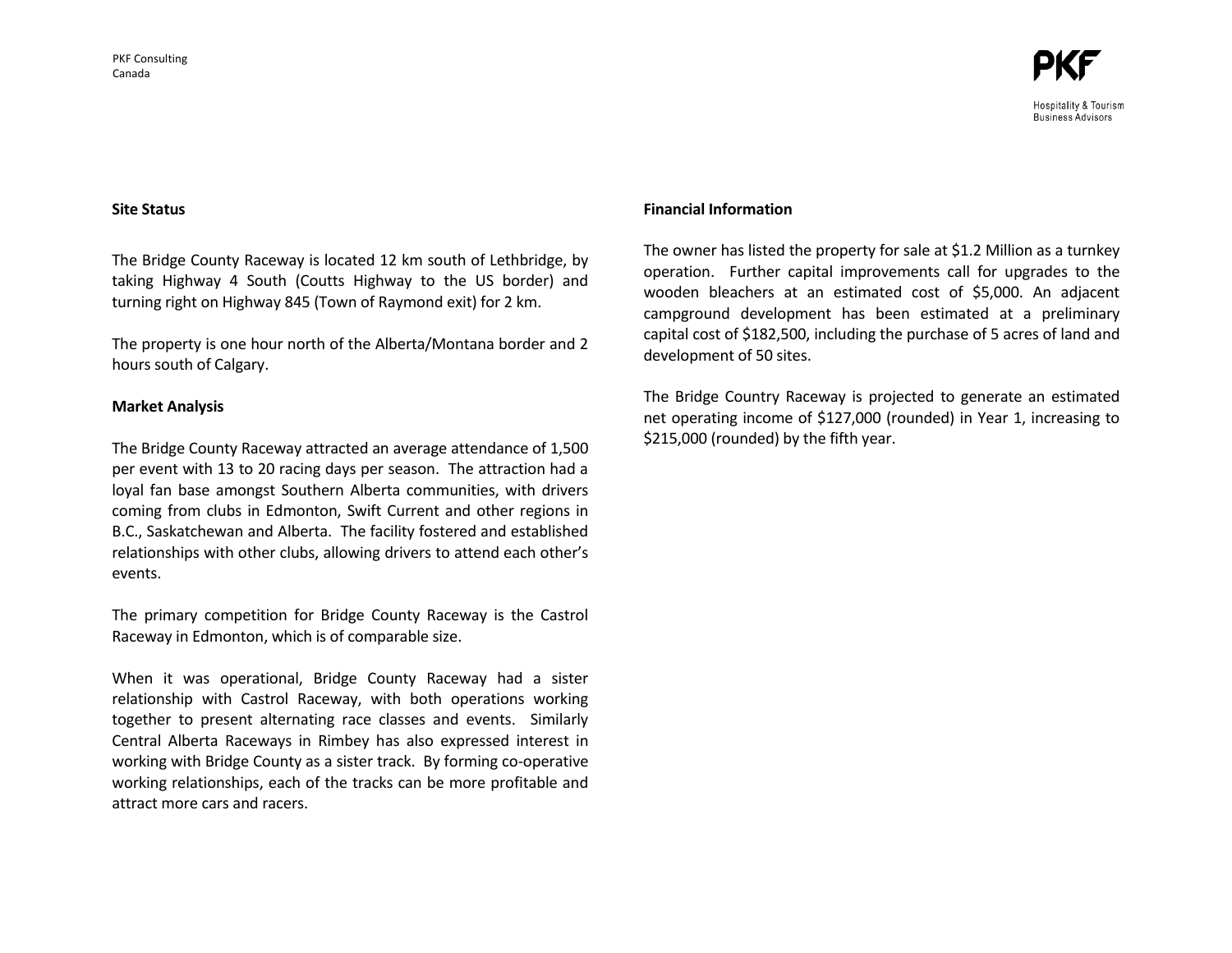Hospitality & Tourism<br>Business Advisors

| <b>Bridge County Raceway</b>                                                 |                   |                                       |                   |                                                                                                                                                 |  |  |
|------------------------------------------------------------------------------|-------------------|---------------------------------------|-------------------|-------------------------------------------------------------------------------------------------------------------------------------------------|--|--|
| <b>Acquistion Price</b>                                                      |                   |                                       |                   | \$1.2 <sub>M</sub>                                                                                                                              |  |  |
| Projected Operating Results Summary for Bridge County Raceway (Years 1 to 5) |                   |                                       |                   |                                                                                                                                                 |  |  |
|                                                                              |                   |                                       |                   | <b>Net Operating Income</b>                                                                                                                     |  |  |
| <b>Race Days</b>                                                             | <b>Attendance</b> | <b>Admission Price Total Revenues</b> |                   | (36% - 42% of total revenues)                                                                                                                   |  |  |
| $15 - 17$                                                                    | 17,500 - 25,000   | \$13                                  | \$350 K - \$510 K | $$127 K - $215 K$                                                                                                                               |  |  |
| Source: PKF Consulting Inc.                                                  |                   |                                       |                   |                                                                                                                                                 |  |  |
|                                                                              |                   |                                       |                   | Note: The analysis is based on preliminary research only. It is expected that any potential investor would undertake their own due diligence in |  |  |
| advance of participating in this project.                                    |                   |                                       |                   |                                                                                                                                                 |  |  |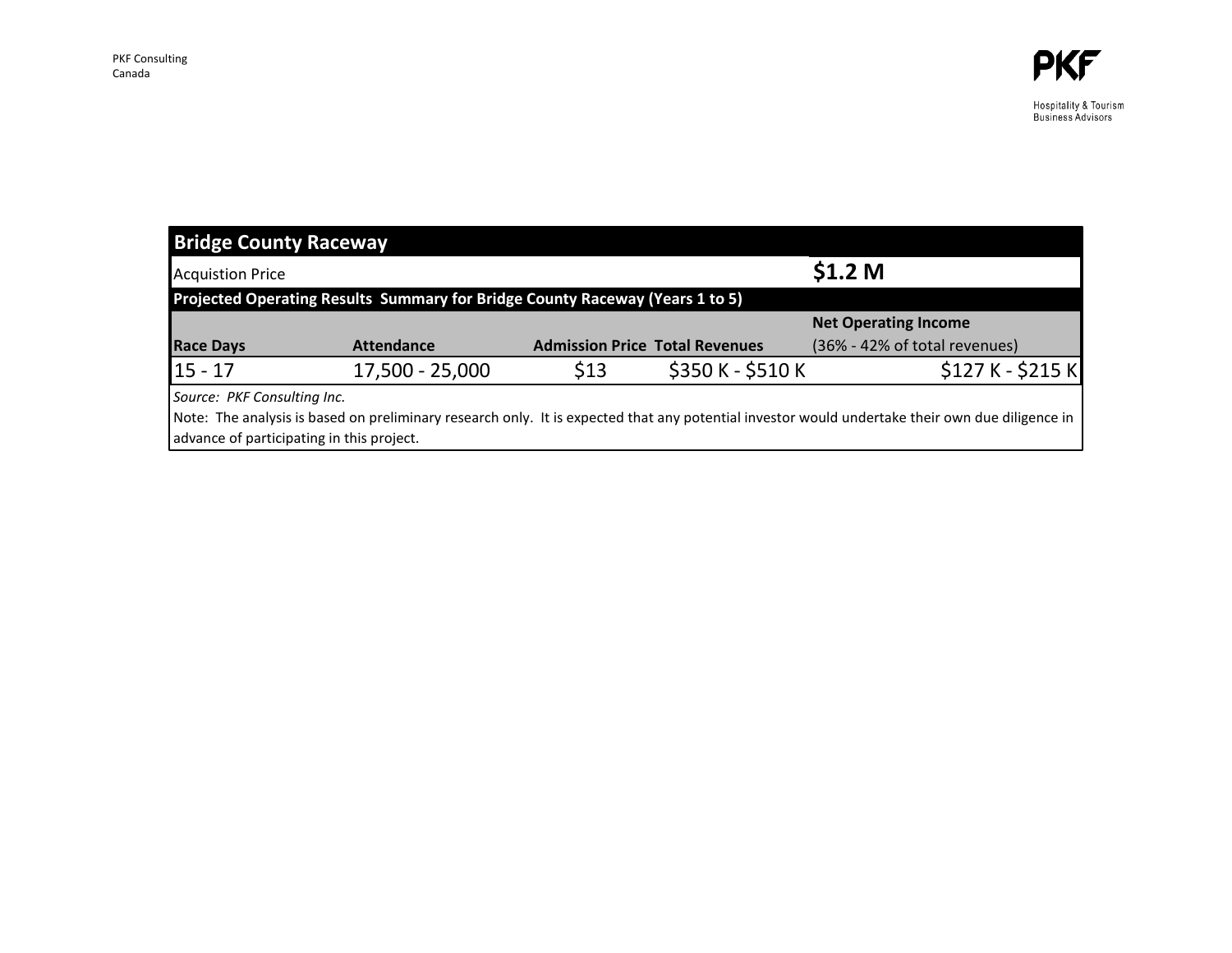Hospitality & Tourism **Business Advisors** 

# **Branded Hotel at Crossings Development, West Lethbridge**

There is an opportunity to develop a **100-unit branded, select service hotel,** as a complement to the Crossings Development, which is currently under construction in the City of Lethbridge, at the intersection of Whoop Up Drive and Benton Drive in West Lethbridge.

The Crossings is expected to become the commercial heart of West Lethbridge, with additional complementary recreation and leisure amenities, combined with the benefit of the existing University of Lethbridge and Lethbridge College demand, and growing commuter traffic flow.

The residential aspect of the development is already under construction, and residents are set to move into the first 450 units by Fall 2015. Since RoyOp won the bid for commercial development at the Crossings, construction of 500,000 square feet of retail/commercial is also in the planning stages, and the first businesses are set to open in 2016. Other major anchors at the Crossings will be established on 55 acres of City-owned land, and will include the Crossings Leisure Complex (125,000 sq.ft. of twin ice and curling facility set to open in December 2015) and a Multi-Purpose Leisure Centre (\$110 Million Aquatic Centre, fitness centre, indoor field, running track and gymnasium set to open in 2018).

The proposed hotel would need a total Gross Floor Area (GFA) of approximately 50,300 square feet, an average of 503 sq.ft./room. Approximately 33,000 square feet would incorporate the 100 guest rooms, 800 sq.ft. would be allocated to a meeting room with a capacity of 50 people, 1,500 sq.ft. would include a fitness centre and pool, and 500 sq.ft. would be dedicated to a business centre. The remaining 14,400 sq.ft. of space at the subject hotel would include a lobby, corridors, support areas and back of house.

## **Site Status**

The Crossings Development site is located at the northwest corner of Benton Drive and Whoop Up Drive in West Lethbridge. A hotel site was originally envisioned for the northwest corner of the subject site, but no specific acreage has been set aside at this time. Based on PKF's experience, the development of a 100-room select service property requires a minimum site of approximately 3 acres.

The site should be located on Whoop Up Drive, with excellent visibility for travellers driving east/west along this route, in close proximity to the major intersection with Benton Drive, and no impediments to access/egress from the property.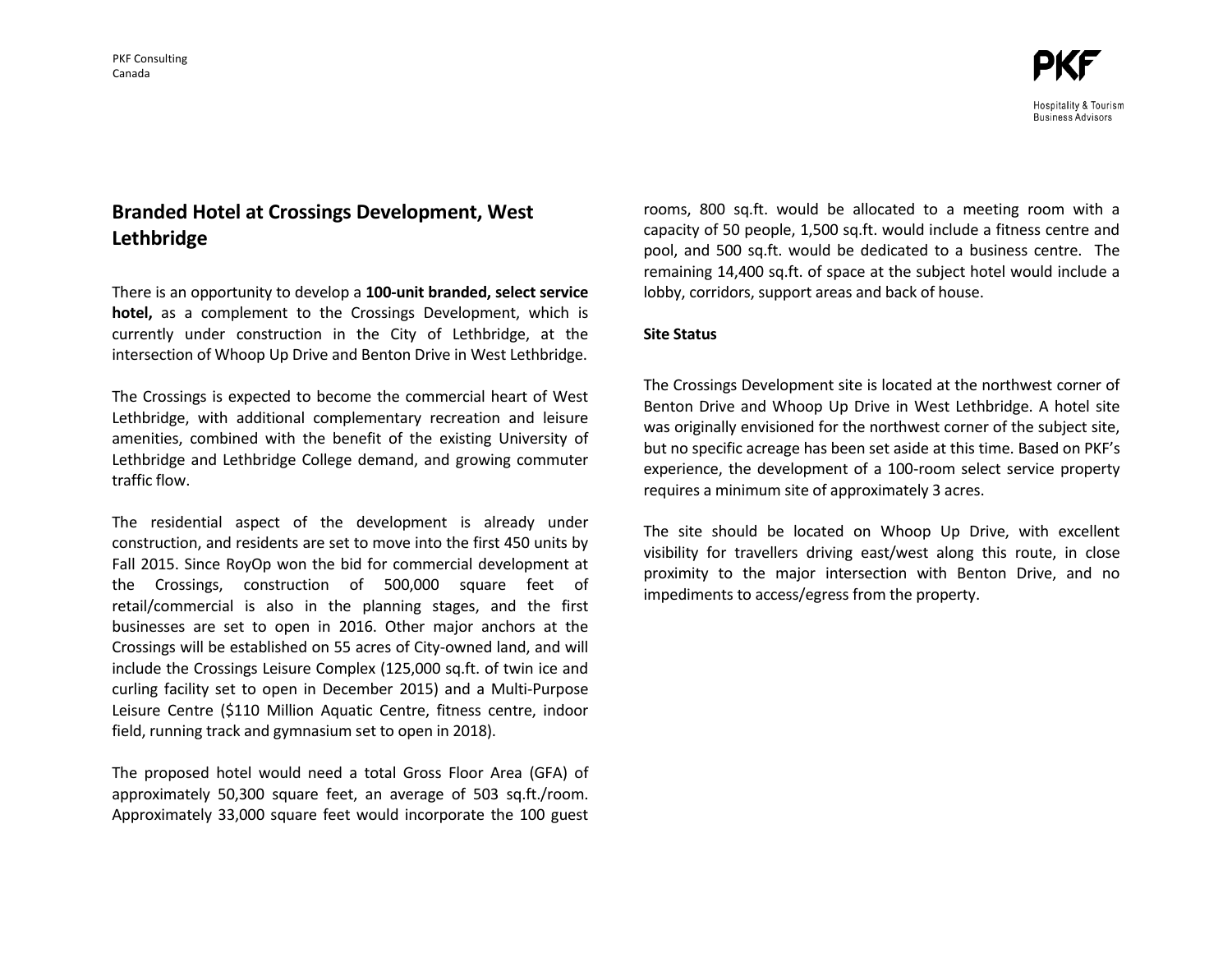

Hospitality & Tourism<br>Business Advisors



*Sources: looplink.lethbridge.avisonyoung.com; www.crossingslethbridge.ca*

# **Market Analysis**

The competitive Lethbridge accommodation market consists of 15 primary properties offering 1,325 available rooms as at December 2014, as identified in Table below.

| PROPOSED BRANDED CROSSINGS HOTEL - LETHBRIDGE |                                         |                 |  |  |
|-----------------------------------------------|-----------------------------------------|-----------------|--|--|
|                                               | <b>COMPETITIVE ACCOMMODATION MARKET</b> |                 |  |  |
| #                                             | <b>Property Name</b>                    | <b>Rooms</b>    |  |  |
| $\mathbf{1}$                                  | Sandman Hotel Lethbridge                | 138             |  |  |
| $\overline{2}$                                | Lethbridge Lodge                        | 190             |  |  |
| 3                                             | Days Inn Lethbridge                     | 87              |  |  |
| 4                                             | Coast Lethbridge Hotel                  | 103             |  |  |
| 5 <sup>1</sup>                                | Ramada Inn Lethbridge                   | 66              |  |  |
| 6                                             | Holiday Inn Lethbridge                  | 119             |  |  |
| 7                                             | Howard Johnson Lethbridge               | $\overline{37}$ |  |  |
| 8                                             | Econo Lodge Lethbridge                  | 44              |  |  |
| 9                                             | Travelodge Lethbridge                   | 66              |  |  |
| 10 <sup>1</sup>                               | Comfort Inn Lethbridge                  | 58              |  |  |
| 11                                            | Quality Inn & Suites Lethbridge         | 60              |  |  |
| 12 <sup>1</sup>                               | Holiday Inn Express Lethbridge          | 102             |  |  |
| 13                                            | Super 8 Lethbridge Mayor                | 55              |  |  |
| 14 <sup>1</sup>                               | Hampton Inn Lethbridge                  | 87              |  |  |
|                                               | Best Western Service Inn & Suites       |                 |  |  |
| 15 l                                          | Lethbridge                              | 113             |  |  |
|                                               | <b>TOTAL ROOMS</b>                      | 1,325           |  |  |

 *Source: PKF Consulting Inc.*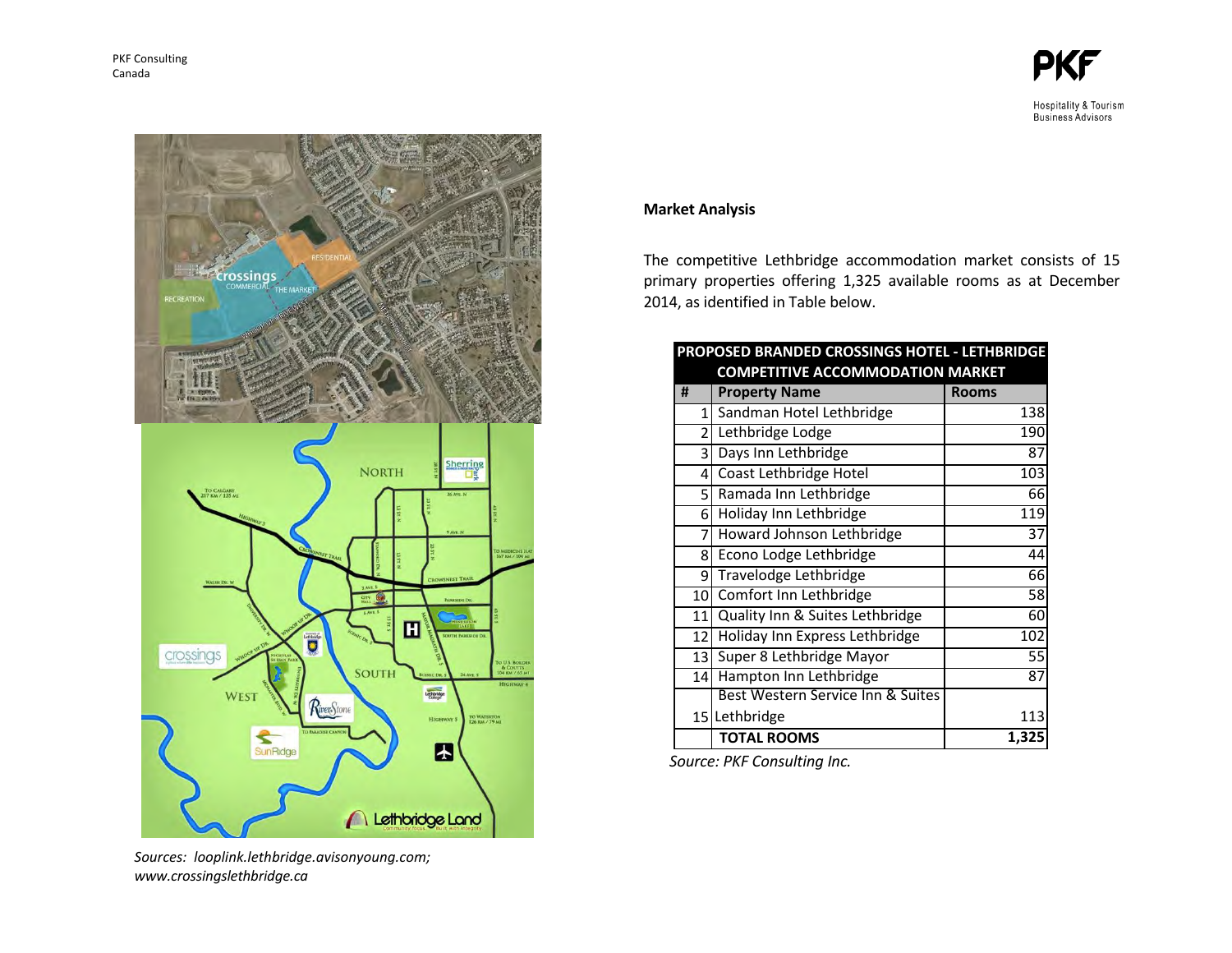The competitive market occupancy has historically performed in the mid 50% to low 60% range. Total rooms in the market has also fluctuated from 1,207 in 2010 to 1,269 rooms in 2014, as several properties have closed and/or opened within the market.

The Average Daily Rate (ADR) in Lethbridge has steadily increased over the past 5 years, from \$100 in 2010 to \$109 in 2014 – for total rate growth of 9% over the historic period.

In 2015, the competitive market is expected to witness a 106-room increase, contributing to an 8% increase in overall supply. With the subject 100-room Crossings Hotel opening in January 2019, a 7% supply increase is anticipated.

# **Target Markets**

A new hotel in the west Lethbridge area is expected to draw a portion of the existing demand from the local Lethbridge accommodation market. Due to its location, the proposed hotel is expected to benefit primarily from its proximity to the University of Lethbridge and Lethbridge College. Potential target markets include:

- Visiting parents of college/university students;
- Visiting professors and educational conference attendees;
- Corporate and association meeting/conference attendees, or visitors attending seminars and tradeshows in the vicinity;
- Independent and group leisure tourists, including: individuals, families, the "VFR" market (visiting friends or relatives) and groups attending social events;
- Sports tournament business;
- Independent corporate visitors and professionals travelling on business; and
- Federal and provincial government representatives travelling on government business.

# **Financial Information**

The proposed Crossings Hotel is projected to achieve a stabilized occupancy of 71% by its third year of operation. The new hotel is also projected to achieve strong rate positioning against the Lethbridge hotel market, with an ADR of \$149 in the first year of operation, growing each year in line with the market at a rate of 2.0%.

Preliminary initial order-of-magnitude capital costs have been estimated at \$13 Million.

The proposed hotel is projected to generate an estimated net income of \$964,000 in Year 1 increasing to over \$1.3 Million by Year 5.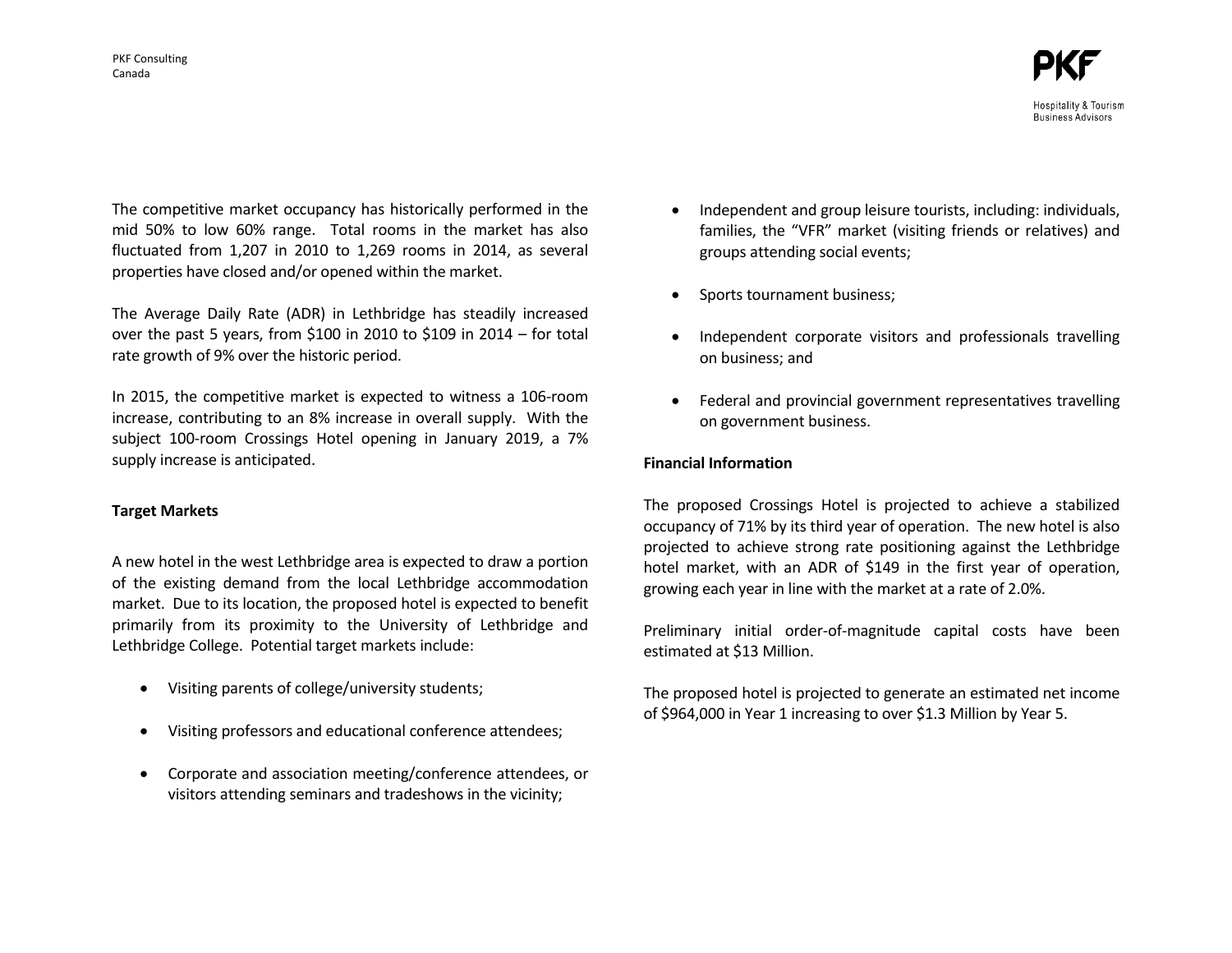| <b>Branded Hotel at Crossings Development</b> |                                                                                                                                    |                       |                               |
|-----------------------------------------------|------------------------------------------------------------------------------------------------------------------------------------|-----------------------|-------------------------------|
|                                               | Total Estimated Capital Requirements: 100-room select service hotel                                                                |                       | \$13 <sub>M</sub>             |
|                                               | Projected Operating Results Summary for Branded Hotel (Years 1 to 5)                                                               |                       |                               |
|                                               | <b>Average Daily</b>                                                                                                               |                       | <b>Net Operating Income</b>   |
| <b>Occupancy Rate</b>                         | Rate                                                                                                                               | <b>Total Revenues</b> | (27% - 31% of total revenues) |
| 63% - 70%                                     | $$149 - $161$                                                                                                                      | $$3.5 M - $4.3 M$     | $$960 K - $1.3 M$             |
| Source: PKF Consulting Inc.                   | Note: The analysis is based on preliminary research only. It is expected that any potential investor would undertake their own due |                       |                               |

diligence in advance of participating in this project.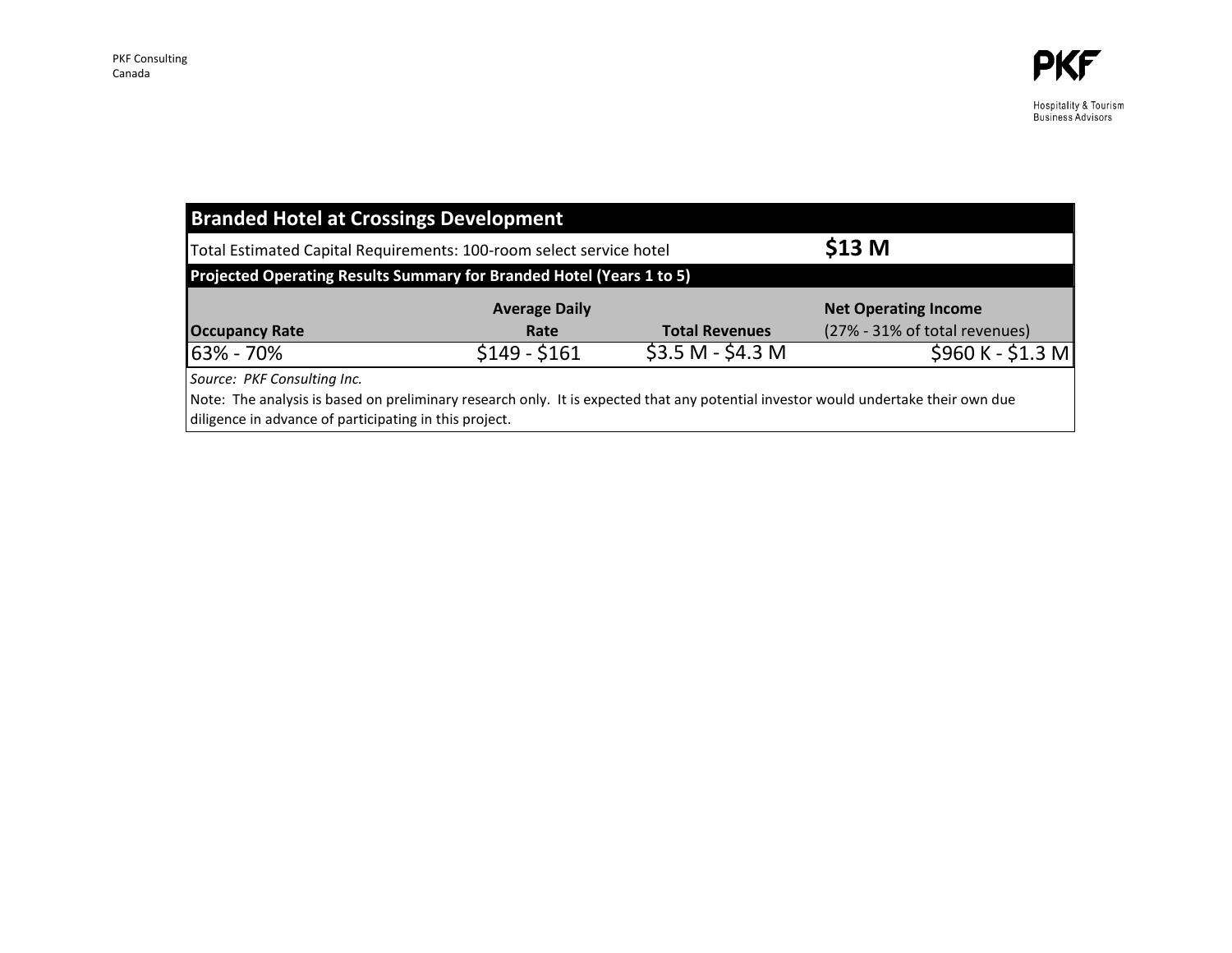

# **Comfort Camping Tent Rentals and Distribution**

Also known as "glamping", glamour/comfort camping provides guests with comfortable sleeping structures that often include higher quality amenities and services than those found in regular campgrounds, while allowing guests to take advantage of the types of experiences campgrounds offer, such as hiking, cycling, canoeing and wildlife watching. Glamping structures include but are not limited to; teepees, lodges, tents, huts, cabins, barns, cabooses, safari tents or yurts, depending on the region and country they are located in.

There is an opportunity to address the growing market for **comfort camping** in the Region.

This opportunity could be developed by an existing campground or an entrepreneur who is not connected to a campground. Public and/or private campgrounds could set up comfort camping structures on their properties, while entrepreneurs could rent comfort structures and products to campgrounds during the camping season, and then remove them for maintenance and upgrading in the winter. Alternately, a profit-sharing arrangement could be initiated where an entrepreneur leases a number of sites within an existing campground for comfort camping and rents them to the public independently.

One way to distinguish a new development from general comfort camping facilities could be for an entrepreneur to create a themed experience such as western-themed covered wagon camp facilities.





*Source: PKF Consulting Inc. Research*

#### **Site Status**

There are numerous locations in south central Alberta where this opportunity could be developed including Lee Creek Campground (Town of Cardston), Little Bow Provincial Park (Village of Champion), Gold Springs Park Campground (Warner County), and on the land surrounding Writing-on-Stone Provincial Park (Warner County).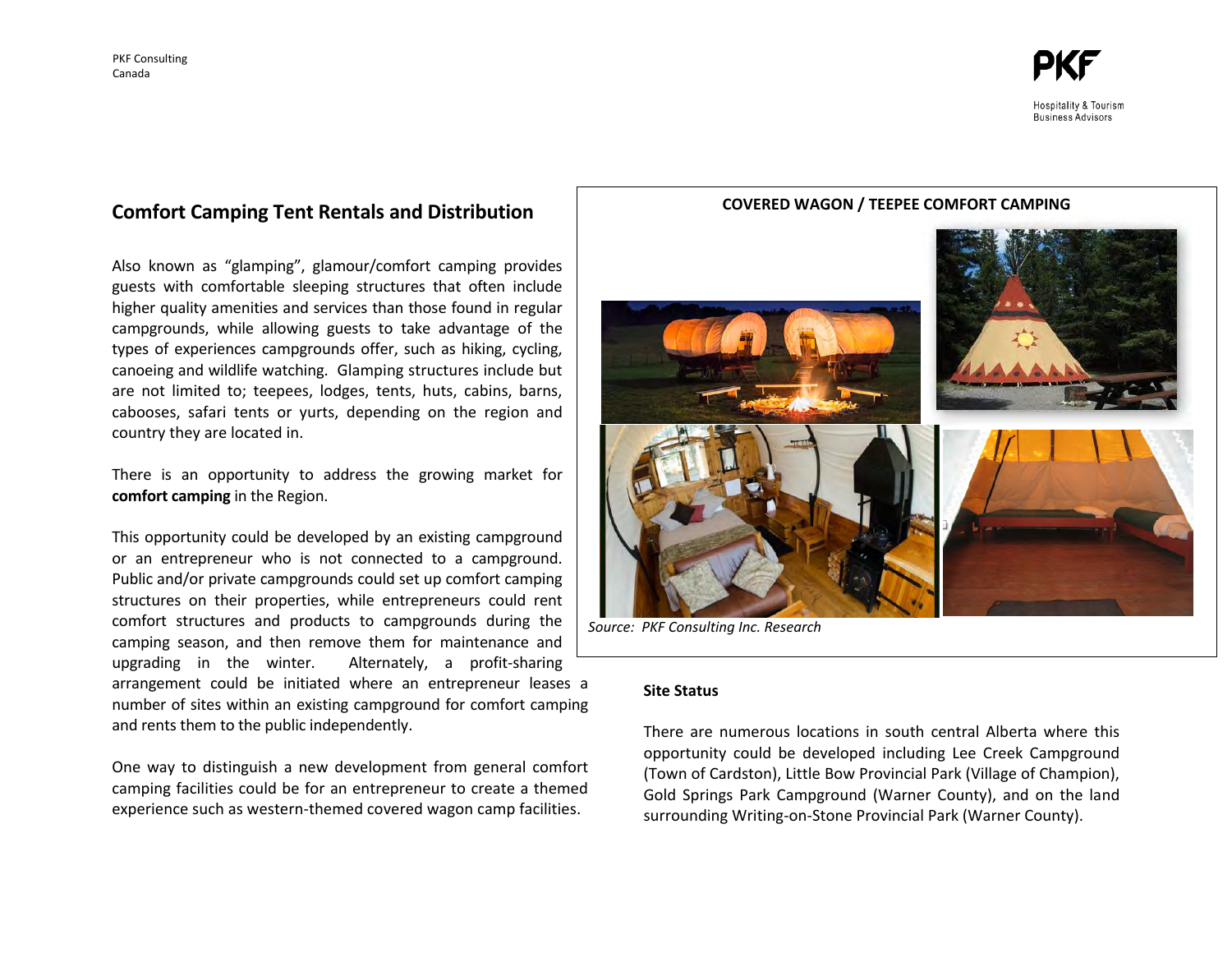

Hospitality & Tourism **Business Advisors** 

The Lee Creek Campground is located within the town centre of Cardston, Alberta. The Town of Cardston is situated in the foothills of Southern Alberta, approximately 80 kilometres south of Lethbridge and roughly 25 kilometres north of the US State of Montana.

Little Bow Provincial Park is 40 km away from the Town of Vulcan, which is home to unique attractions like the Trekcetera Museum. This park already contains a campground that includes 136 unserviced sites and 86 power sites.

Goldsprings Park Campground is located in Warner County and is 10 kilometres north of the Canada/U.S. border. Goldsprings Campground has 70 traditional campsites (most with power) and provides 2 rental cabins for comfort camping.

Writing-on-Stone Provincial Park is in Warner County, located about 40 kilometres east from the Town of Milk River. This Provincial Park is a significant natural landscape that preserves key native grasslands and represents a highly sacred location for the Blackfoot people. There has also been a proposed nomination for this park to become a World Heritage Site. Comfort camping has already been implemented at Writing-on-Stone, with 3 cottonwood tents. In addition, the campground includes 19 unserviced sites and 45 power sites.

Other regional provincial parks, municipal parks and campgrounds could also be considered for potential comfort camping development.

#### **Market Analysis**

Comfort Camping is offered at seven Alberta Provincial Parks including Dinosaur, Lesser Slave Lake, Miquelon Lake, Pigeon Lake, Sir Winston Churchill, Writing-on-Stone and Wyndham-Carseland Provincial Parks. Depending on the park, camping structures vary from canvas wall tents, to lodges, cabins or yurts.

In the Alberta south central market area, comfort camping accommodations are popular at Writing-on-Stone Provincial Park and Wyndham-Carseland Provincial Park. As seen in the table below, with a total of 7 tents (sleeping up to 28 people), there is an insufficient supply of comfort camping sites at the Region's Provincial Parks to accommodate peak demand during the summer months.

| SOUTHGROW ALBERTA PROVINCIAL PARK COMFORT CAMPING FACILITIES                                                                                                                                                                                                 |                                  |                    |       |                                                                                                                                                                                                |
|--------------------------------------------------------------------------------------------------------------------------------------------------------------------------------------------------------------------------------------------------------------|----------------------------------|--------------------|-------|------------------------------------------------------------------------------------------------------------------------------------------------------------------------------------------------|
| Name                                                                                                                                                                                                                                                         | Location                         | <b>Units</b>       | Rates | <b>Amenities</b>                                                                                                                                                                               |
| Writing-on-Stone<br><b>Provincial Park</b>                                                                                                                                                                                                                   | Aden, AB<br>(near Milk<br>River) | 3 Cottonwood Tents |       | Electricity, cookware, mini-fridge,<br>kitchen table/chairs, queen-sized bed,<br>\$115/night pull-out futon, bedding, private deck<br>with two chairs, gas barbecue, fire-pit,<br>picnic table |
| Electricity, mini-fridge, kitchen<br>table/chairs, bed, pull-out futon,<br>Wyndham-Carseland<br>Vulcan<br>4 Cottonwood Tents<br>\$120/night<br>private deck with two chairs, gas<br><b>Provincial Park</b><br>County, AB<br>barbeque, fire-pit, picnic table |                                  |                    |       |                                                                                                                                                                                                |
| Source: PKF Consulting Inc. research                                                                                                                                                                                                                         |                                  |                    |       |                                                                                                                                                                                                |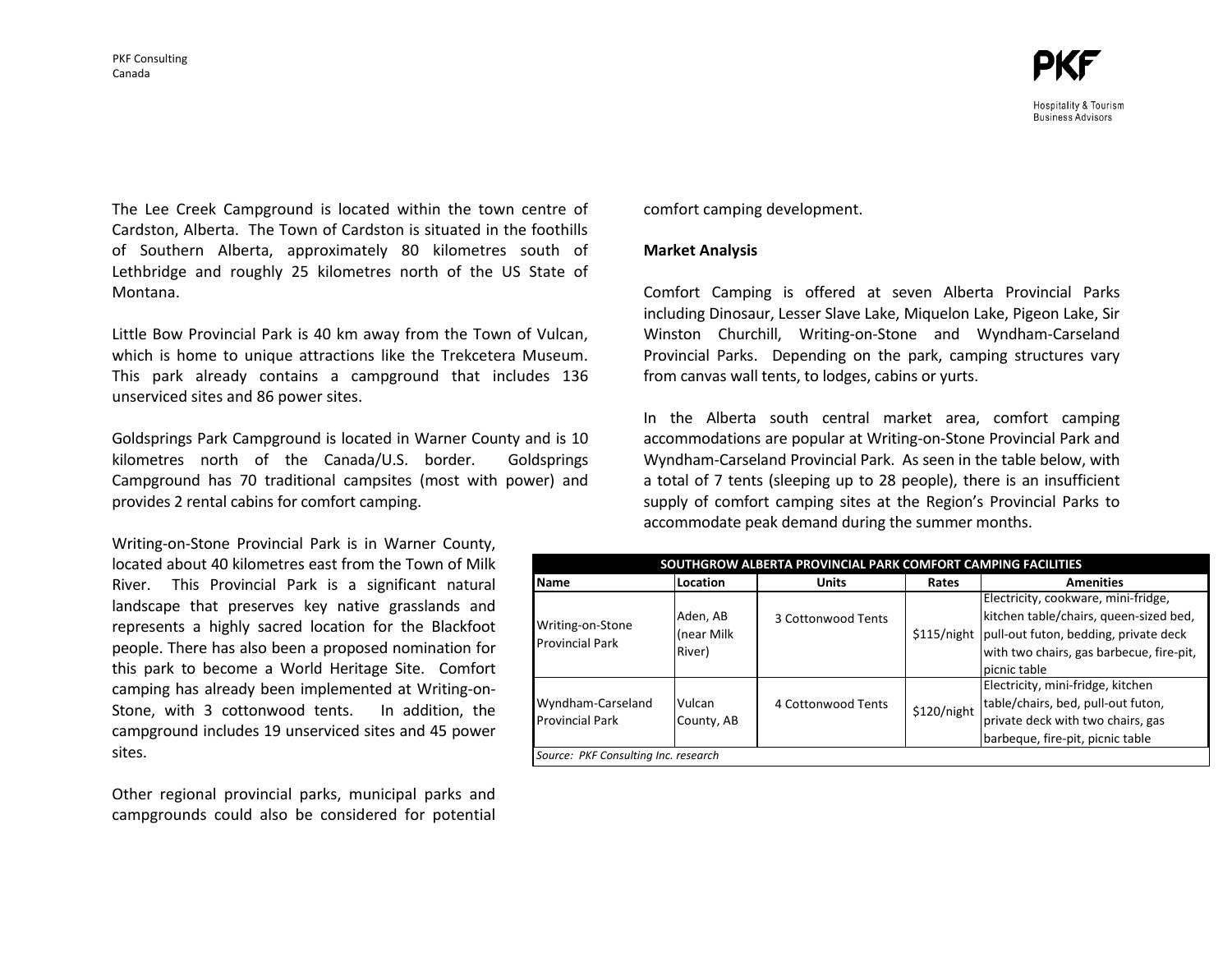

#### **Target Markets**

Comfort camping facilities within Alberta likely attract the following markets:

- Visitors who enjoy camping and outdoor experiences but who are unable or unwilling to bring and setup camping gear;
- First-time campers that do not want to make the large initial investment required for traditional camping gear;
- Summer season independent leisure travellers primarily from the U.S., Alberta, other western Canadian provinces, and overseas tourists who are looking for a 'close to nature' experience; and
- Small corporate groups and retreats looking for a unique outdoor cultural experience.

#### **Financial Information**

Turnkey setup costs for a comfort camping distribution operation with 15 tents include the tent structure, wood burner and electricity/water installed, furniture, linen, cooking utensils, cutlery, etc, and have been estimated at \$20,000 per tent for a total capital investment of \$300,000.

The 15 unit Comfort Camping Rentals and Distribution operation is estimated to generate net income of \$42,000 (rounded) in Year 1, increasing to \$45,000 (rounded) by Year 5.

| <b>Comfort Camping Tent Rentals and Distribution</b>                                                                                                                                                                        |                                                                        |                       |                             |  |  |
|-----------------------------------------------------------------------------------------------------------------------------------------------------------------------------------------------------------------------------|------------------------------------------------------------------------|-----------------------|-----------------------------|--|--|
| Total Estimated Capital Requirements: (15 tents)                                                                                                                                                                            | \$300 K                                                                |                       |                             |  |  |
|                                                                                                                                                                                                                             | Projected Operating Results Summary for Comfort Camping (Years 1 to 5) |                       |                             |  |  |
|                                                                                                                                                                                                                             |                                                                        |                       | <b>Net Operating Income</b> |  |  |
| <b>Seasonal Occupancy</b>                                                                                                                                                                                                   | <b>Average Daily Rate</b>                                              | <b>Total Revenues</b> | (30% of total revenues)     |  |  |
| 50%                                                                                                                                                                                                                         | $$120 - $130$                                                          | \$140 K - \$150 K     | $$42 K - $45 K$             |  |  |
| Source: PKF Consulting Inc.<br>Note: The analysis is based on preliminary research only. It is expected that any potential investor would undertake<br>their own due diligence in advance of participating in this project. |                                                                        |                       |                             |  |  |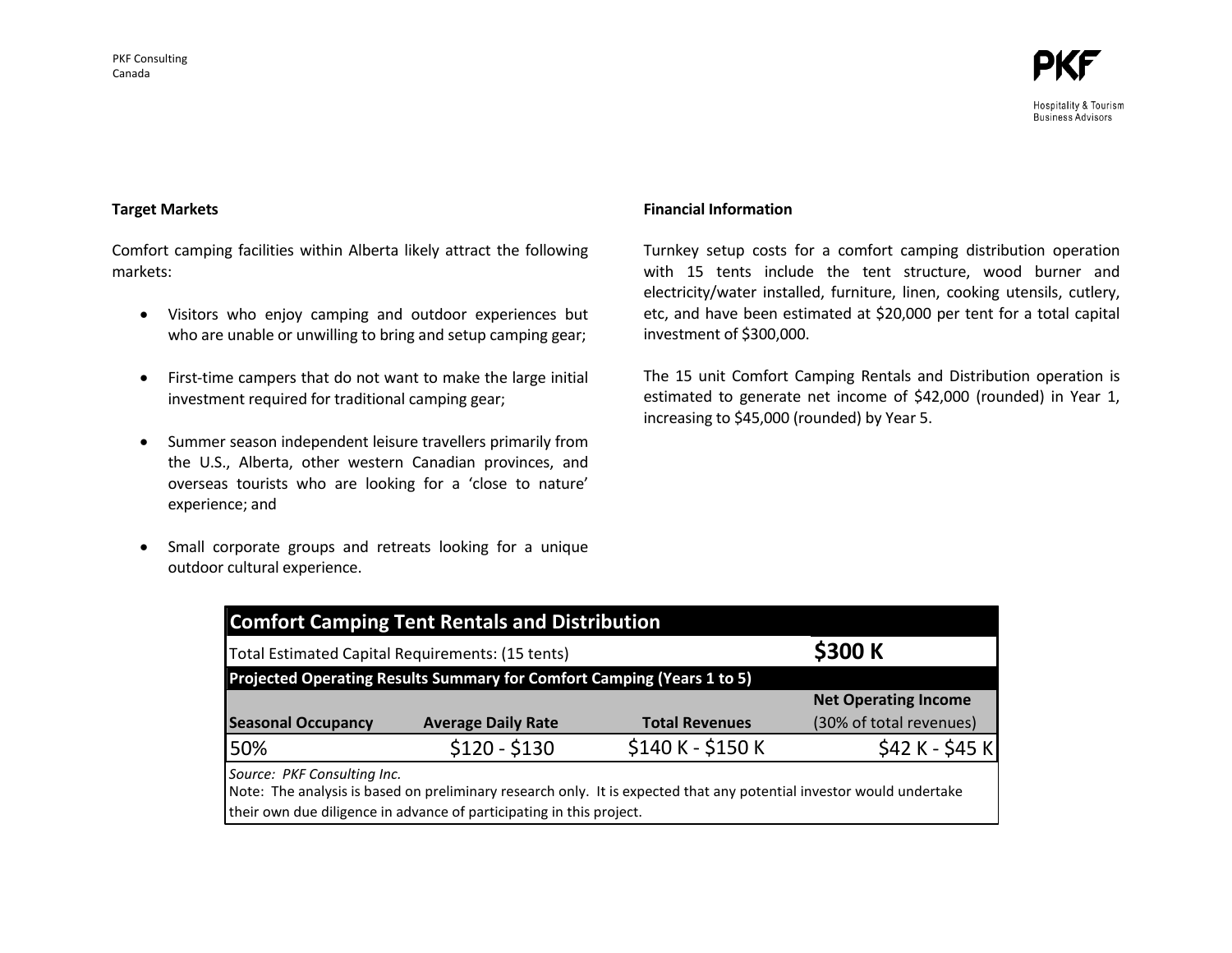# Hospitality & Tourism **Business Advisors**

# **Perrett Park Campground Expansion, Raymond**

There is an opportunity to expand the existing Perrett Park Campground in Raymond, Alberta by adding **30 additional, fully serviced campsites**, along with a new campground office for sundry and rental equipment sales.

Perrett Park is owned by the Town of Raymond. The campground is well-situated on Corner Lake, offering fishing and boating activities along with hiking trails, and is adjacent to the Raymond & District Golf Course, which offers 9 holes and a restaurant. At 20 available sites, with only 7 sites offering either 15 or 30 amp power, the existing campground is in need of improvements. An expansion would include 30 additional pull through sites with 50 amp power in order to accommodate larger RVs, which have become a noticeable trend in the recreation vehicle industry.

The Town would like to see the campground expanded, and has options on land immediately east of the park. The developer of Stonegate Meadows, a residential community currently in Phase II of development, has an obligation to donate a portion of the development proceeds to the Town, either in the form of cash or land.

The Town of Raymond is seeking private sector investment for the expansion of the campground, along with the addition of sundry/grocery facility and rentals of recreation equipment (i.e. kayaks, bicycles, etc.). No proponent has been identified for this

opportunity, but it is expected that the developer would also manage the property through a fixed fee arrangement.

#### **Site Status**

The Perrett Park & Campground site is located at East 400 St. S, south of Highway 52, and adjacent to the Raymond & District Golf Course. The Town of Raymond is located just 20 minutes (38 km) south of the City of Lethbridge, in the County of Warner, and approximately one hour north of the Coutts Canada-U.S. International Border (81 km).

According to the 2014 Municipal Census, the population of the Town of Raymond is 4,081, representing a 22% increase from 2006. The Town was founded by a prominent member of the Church of Jesus Christ of Latter-day Saints, and the Church's influence is deeply rooted in the Town's development and planning. There is significant First Nations impact in the area's history as well. The Town has impressive recreation facilities, enjoys proximity to Waterton Lakes and is a stop on the Mormon Trail.

The proposed campground expansion includes 12 acres in the southwest quadrant of the Stonegate Hollow residential development (see blue outline).

It is estimated that the development of an additional 30 serviced sites will require a minimum of **5 acres** of land, with additional land reserved for a campground office with sundry and rentals available. As such, the 12 acres that have been earmarked for the developer to donate back to the Town for a campground expansion is considered very suitable.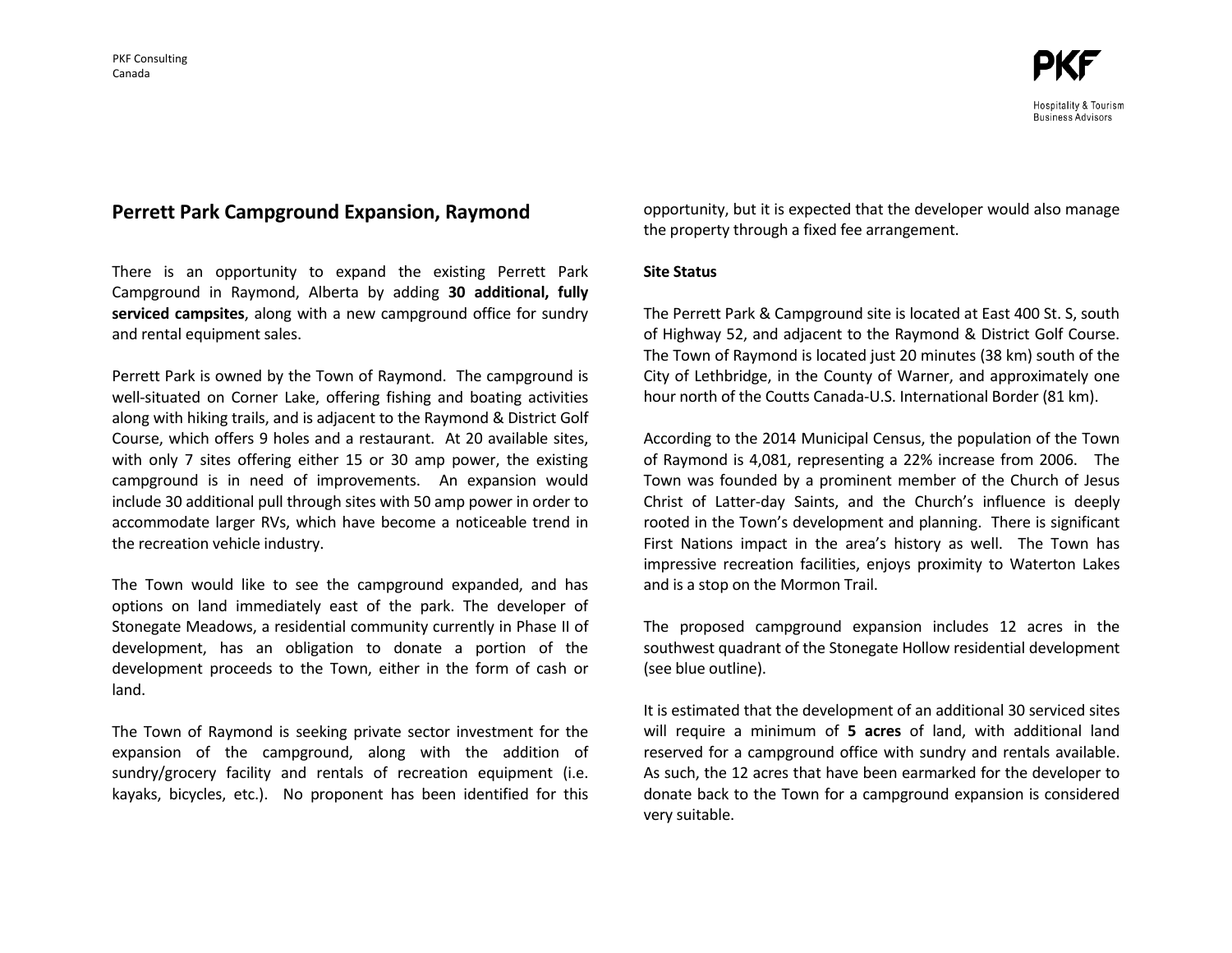



*Source[: http://stonegatemeadows.ca](http://stonegatemeadows.ca/)* 

## **Market Analysis**

PKF Consulting has identified that in addition to the subject site, there are 5 other municipal and not-for-profit campgrounds of similar size in the surrounding area. Comparable campground facilities, in Raymond and the surrounding area, feature approximately 36 sites capable of offering full services (power, water and sewer), and 11 sites with no servicing. The daily rate for full services ranges from \$25 to \$35, as compared to \$10 to \$25 for no services.

The market average occupancy rate at 5 comparable campgrounds located in Provincial Parks is 35%, equating to 34,400 occupied campsite nights for the 2014 operating season.

| <b>ALBERTA SOUTH CENTRAL PROVINCIAL CAMPSITES</b><br><b>2014 MARKET PERFORMANCE</b> |              |                                    |           |  |  |
|-------------------------------------------------------------------------------------|--------------|------------------------------------|-----------|--|--|
|                                                                                     |              | <b>Occupied</b><br><b>Campsite</b> |           |  |  |
|                                                                                     | <b>Sites</b> | <b>Nights</b>                      | Occupancy |  |  |
| Beauvais Lake                                                                       | 87           | 5,890                              | 37%       |  |  |
| Chain Lakes                                                                         | 93           | 4,298                              | 25%       |  |  |
| Little Bow                                                                          | 224          | 14,343                             | 35%       |  |  |
| Park Lake                                                                           | 72           | 4,919                              | 37%       |  |  |
| 4,919<br>Writing-on-Stone<br>42%<br>64                                              |              |                                    |           |  |  |
| <b>TOTAL</b>                                                                        | 540          | 34,369                             | 35%       |  |  |

#### *Source: Reserve.AlbertaParks.ca*

Market trends for the campground industry in North America include:

- Significant growth in the past ten years in recreational vehicle ownership (and high ownership levels in Alberta, exceeding all other provinces);
- Recreational vehicles are getting larger and sometimes include slide out rooms, TVs, microwaves, computers and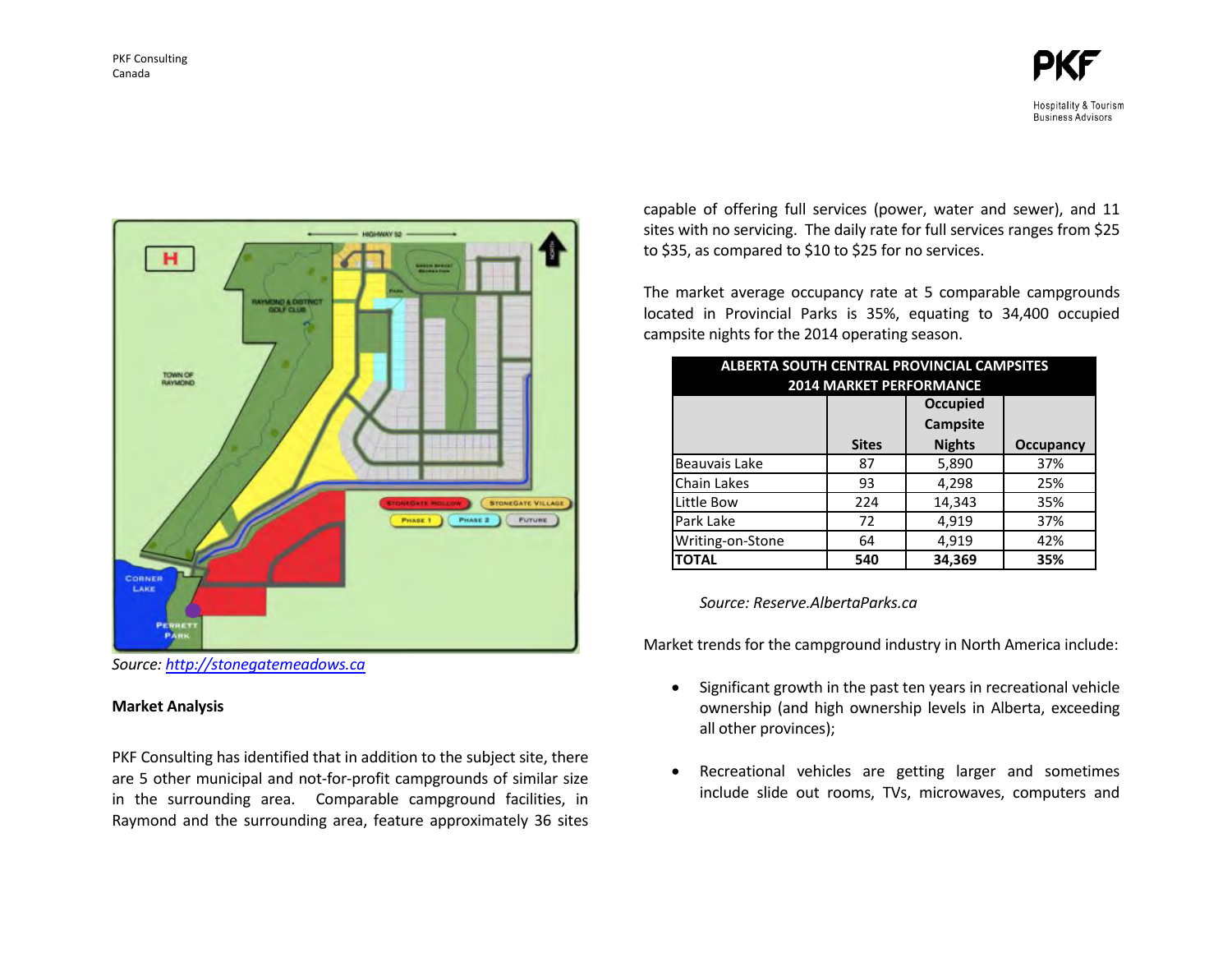even dishwashers, resulting in the need for 50 amp power or 30 amp at a minimum;

- Recreation vehicles are being used as second homes creating demand for seasonal sites at campgrounds with amenities such as laundry facilities and cable connections;
- Camping with tents has declined as the baby boomer market seeks more comfort; and
- There is a growing trend toward educational, cultural and recreational activities while camping.

#### **Target Markets**

The expanded Perrett Park Campground will primarily attract the following markets:

- Visiting friends and relatives, particularly during summer festival days;
- Summer independent leisure tourists from the Northwestern U.S., Alberta, other western Canadian provinces, and overseas tourists;
- Residents of Lethbridge interested in weekly or monthly camping experiences; and
- Visitors travelling on the Mormon Trail.

## **Financial Information**

On the basis that the Perrett Park Campground expands by an additional 30 pull through campsites with full hook-ups, the **preliminary order-of-magnitude capital costs have been estimated to be \$272,000** inclusive of base building construction costs for the campsites and sundry/rental office, furniture, fixtures and equipment, soft costs, pre-opening marketing expenses and a contingency. Land costs are not applicable in this instance as it is assumed that the land is being donated by the developer to the Town of Raymond.

The expanded Perrett Park Campground is estimated to generate net income of \$42,000 (rounded) in Year 1, increasing to \$53,000 (rounded) by Year 5.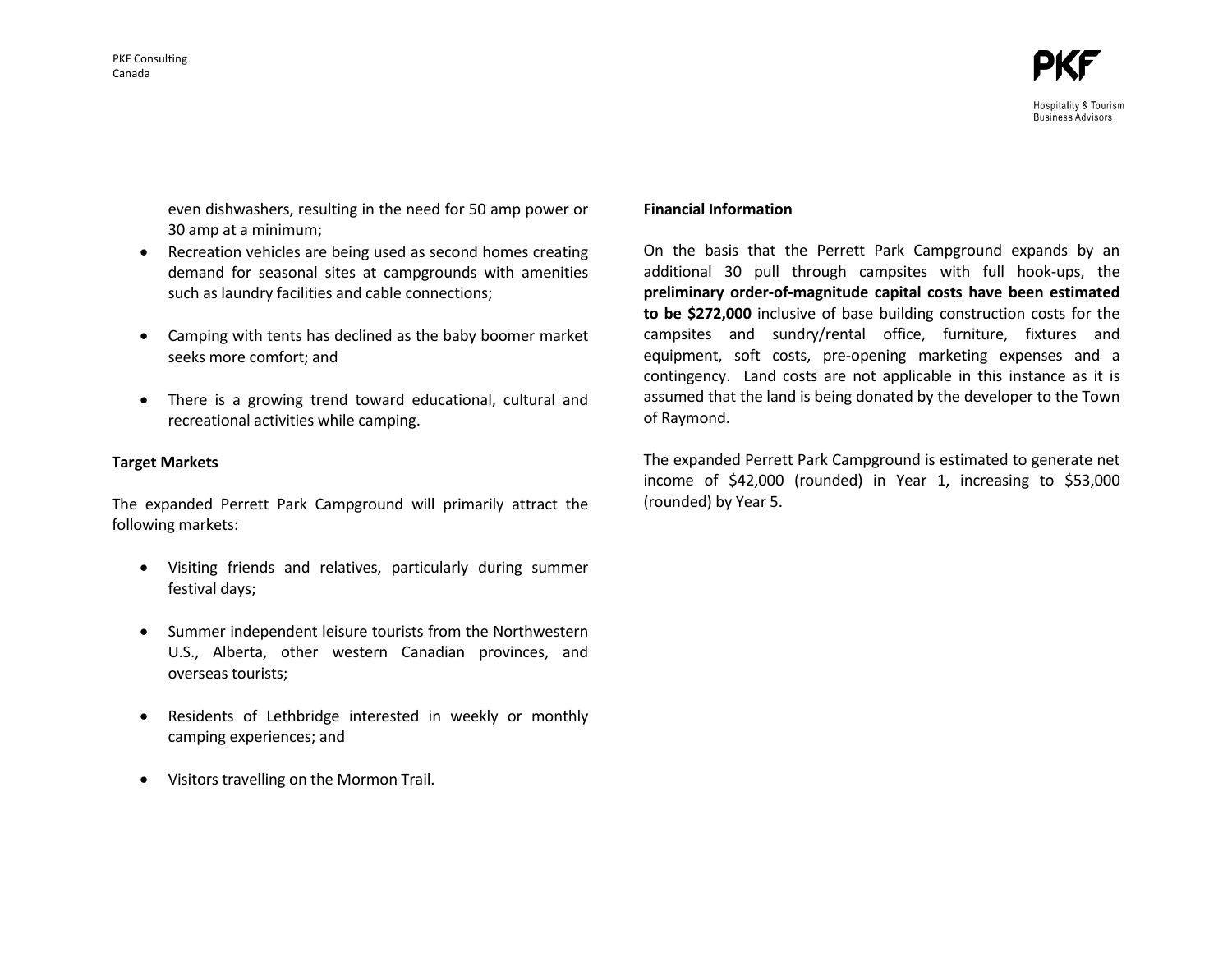Hospitality & Tourism<br>Business Advisors

| <b>Perrett Park Campground Expansion</b>                                                                                                                                                     |                      |                                                                             |                               |  |  |
|----------------------------------------------------------------------------------------------------------------------------------------------------------------------------------------------|----------------------|-----------------------------------------------------------------------------|-------------------------------|--|--|
| Total Estimated Capital Requirements: (30 additional RV sites,<br>\$270 K<br>sundry/rental office)                                                                                           |                      |                                                                             |                               |  |  |
|                                                                                                                                                                                              |                      | Projected Operating Results Summary for Campground Expansion (Years 1 to 5) |                               |  |  |
|                                                                                                                                                                                              | <b>Average Daily</b> |                                                                             | <b>Net Operating Income</b>   |  |  |
| <b>Seasonal Occupancy</b>                                                                                                                                                                    | Rate                 | <b>Total Revenues</b>                                                       | (29% - 31% of total revenues) |  |  |
| 48% - 53%                                                                                                                                                                                    | $$31 - $34$          | \$145 K - \$169 K                                                           | $$42 K - $53 K$               |  |  |
| Source: PKF Consulting Inc.                                                                                                                                                                  |                      |                                                                             |                               |  |  |
| Note: The analysis is based on preliminary research only. It is expected that any potential investor would<br>undertake their own due diligence in advance of participating in this project. |                      |                                                                             |                               |  |  |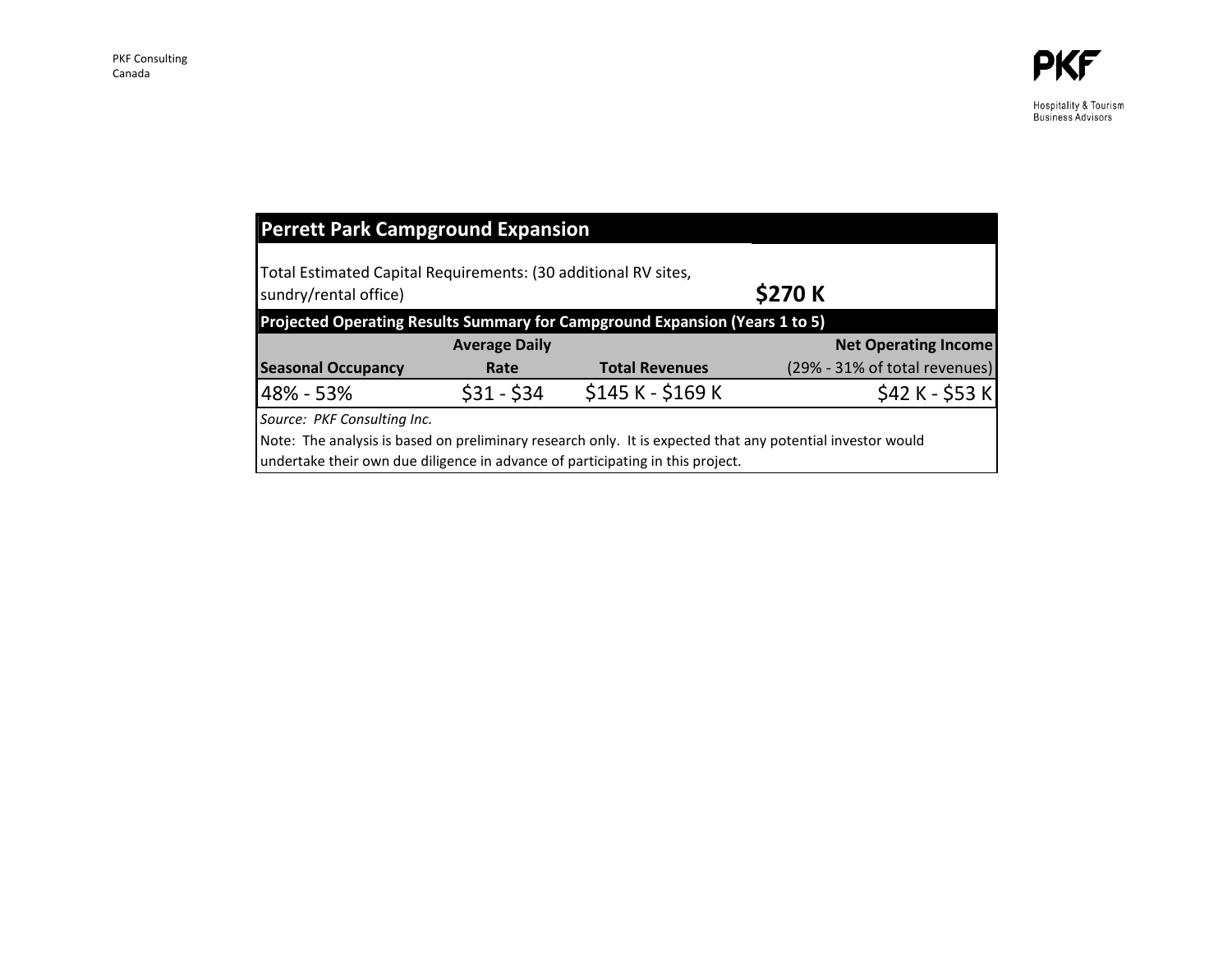

Hospitality & Tourism **Business Advisors** 

# **Double Tree Inn Sale, Coutts**

There is an opportunity to acquire a **13-unit motel** in Coutts, Alberta at the US Canada Coutts, Alberta/Sweetgrass, Montana International border.

The motel offers 10 rooms in the main building and 3 kitchenettes in an on-site ADCO trailer. Of the 10 rooms in the motel, 4 provide kitchen units, while 6 are rooms only.



# **Site Status**

The Double Tree Inn motel is located at 102 2 Avenue North in Coutts, Alberta. The motel is located immediately north of the Canada/US International border, which is a 24-hour operation. The site comprises 5.5 town lots.

## **Market Analysis**

The competitive Accommodation Market consists of 3 primary properties, including the subject motel offering 46 available rooms as at December 2014, as identified below.

| <b>DOUBLETREE MOTEL</b>               |              |  |  |
|---------------------------------------|--------------|--|--|
| <b>COMPETITIVE ACCOMMODATION</b>      |              |  |  |
| <b>MARKET</b>                         |              |  |  |
| <b>Property Name</b>                  | <b>Rooms</b> |  |  |
| 1. Subject Double Tree Inn,<br>Coutts | 13           |  |  |
| 2. Sandstone Motel, Milk River        | 20           |  |  |
| 3. Foremost Inn, Foremost             | 13           |  |  |
| <b>TOTAL ROOMS</b>                    |              |  |  |

*Source: PKF Consulting Inc.*

It is estimated that the competitive market achieved a 44% occupancy in 2014, at an average daily rate of \$88.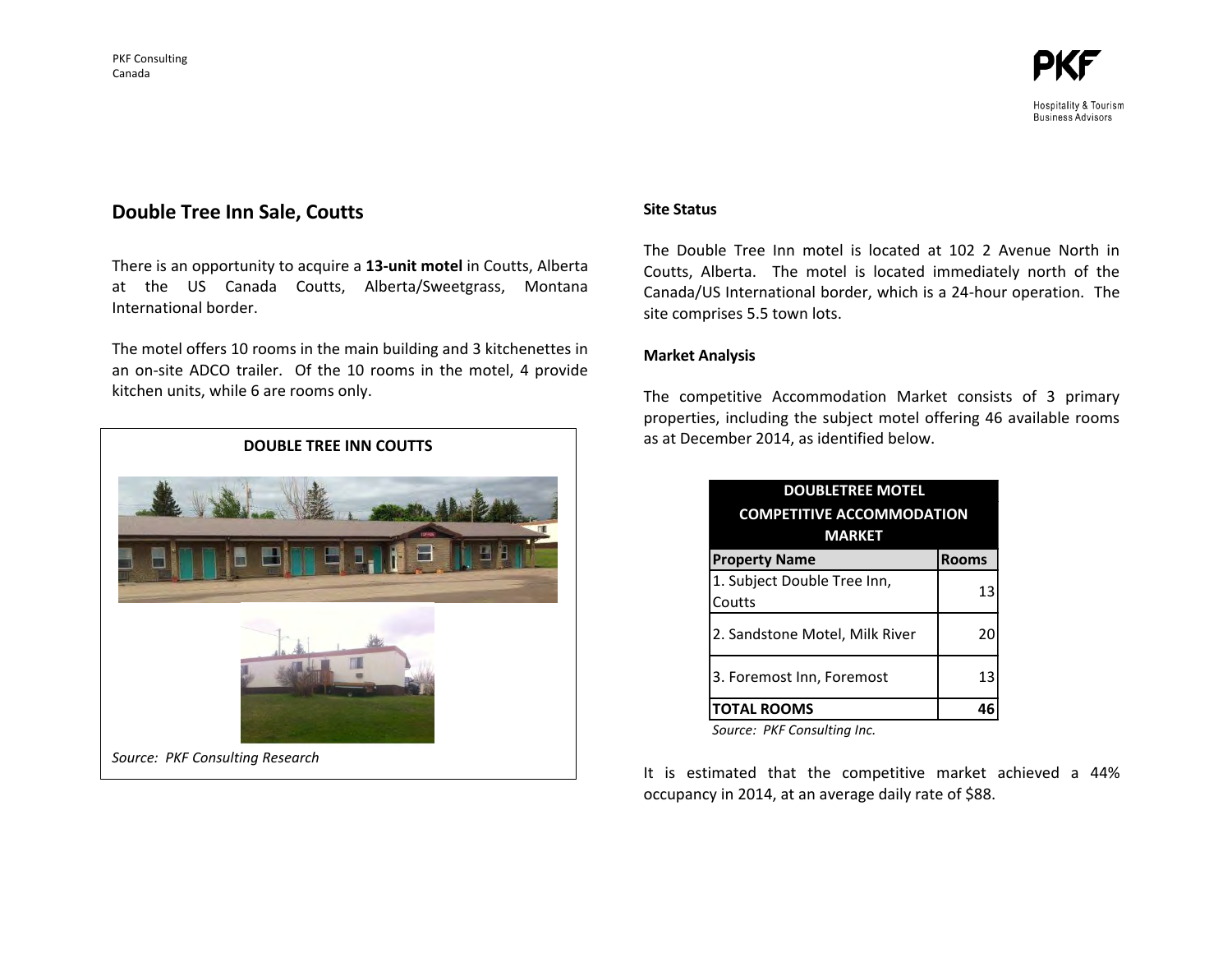#### **Target Markets**

The Double Tree Inn draws its market from a number of sources, including:

- Oil and gas, and mining crews;
- Truckers with oversized loads, who must wait at the border for clearance and/or pilots;
- Hunters to the area in September, October and November;
- New immigrants to Canada, residing in Alberta, who must report to the border for paperwork;
- Alberta Snowbirds travelling to the U.S. over the October to January period; and returning from March to April; and
- Independent leisure tourists visiting Writing on Stone Provincial Park, given the lack of fixed roof or comfort accommodation in and around the park. This may be relevant to parties that include US Gentle Explorers, who seek the comforts that fixed roof accommodation may afford.

Economic growth prospects for Coutts, Alberta over the next 3 to 5 year horizon call for the proposed development of cement elevators, by Parrish and Hemibecker Limited (an agri-business firm involved in grain procurement and merchandising, milling, animal nutrient programs, poultry farming and food processing). The construction period will generate work crew demand for accommodation in the area over the short term.

## **Financial Information**

At an asking price of \$400,000 for the subject Double Tree Inn, a price of \$31,000 per room would fall in line with similar transactions which have occurred elsewhere in the province.

The subject Double Tree Inn is projected to generate an estimated net income of approximately \$40,000 per annum.

| <b>Double Tree Inn Sale</b>                                                                                                    |                      |                       |                               |
|--------------------------------------------------------------------------------------------------------------------------------|----------------------|-----------------------|-------------------------------|
| <b>Acquisition Price</b>                                                                                                       |                      |                       | \$400 K                       |
| Projected Operating Results Summary for Double Tree Inn (Years 1 to 5)                                                         |                      |                       |                               |
|                                                                                                                                | <b>Average Daily</b> |                       | <b>Net Operating Income</b>   |
| <b>Occupancy Rate</b>                                                                                                          | Rate                 | <b>Total Revenues</b> | (24% - 26% of total revenues) |
| 40%                                                                                                                            | $$84 - $93$          | $$160 K - $176 K$     | $$41 K - $42 K$               |
| Source: PKF Consulting Inc.                                                                                                    |                      |                       |                               |
| Note: The analysis is based on preliminary research only. It is expected that any potential investor would undertake their own |                      |                       |                               |
| due diligence in advance of participating in this project.                                                                     |                      |                       |                               |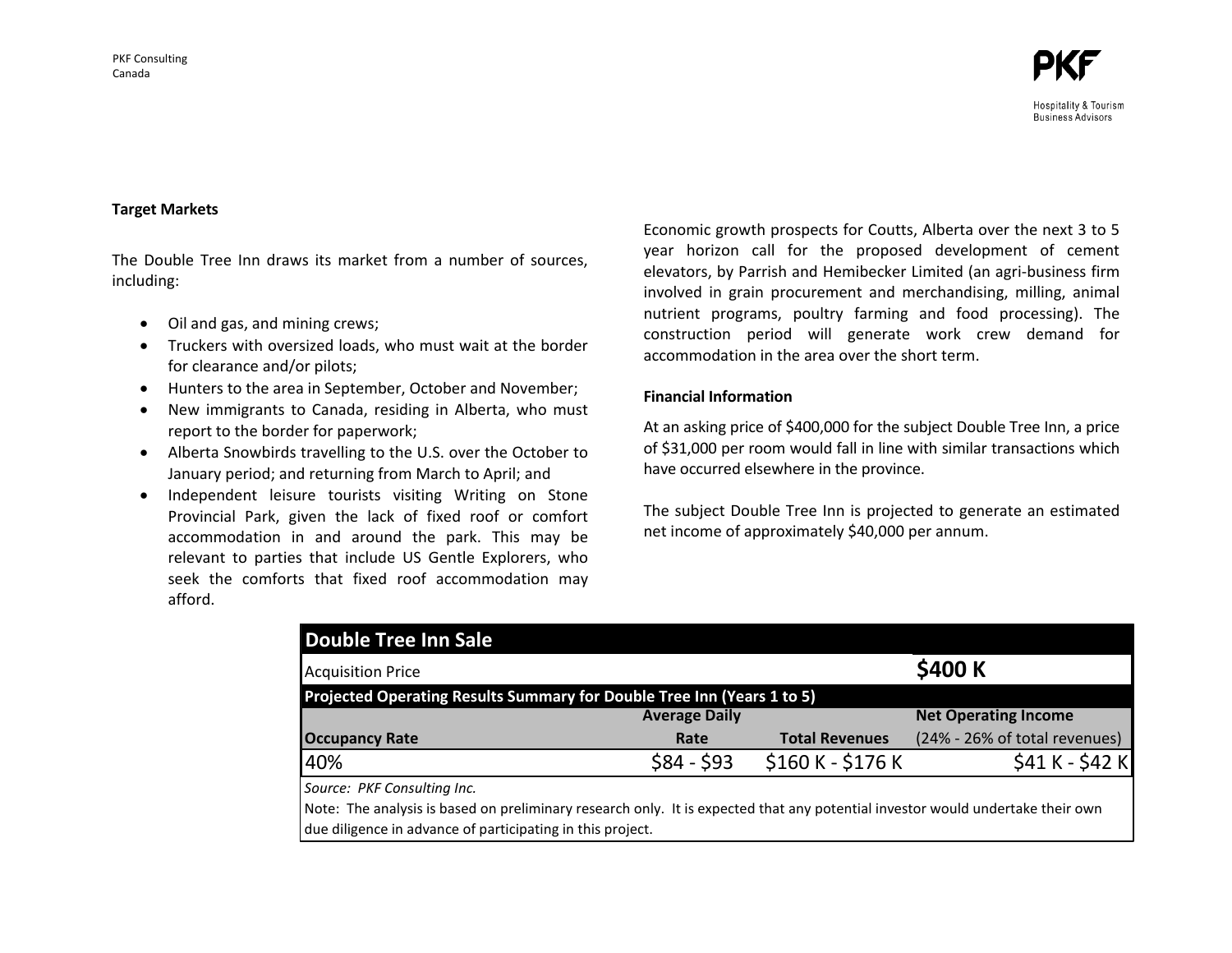# **Vulcan New Build Hotel, Vulcan**

There is an opportunity to develop a **60-unit limited service hotel** in close proximity to Highway 23 in the Town of Vulcan.

The Town has identified a need for a branded hotel to accommodate corporate and leisure visitors, including an estimated 60,000 annual "Trekkies" who visit the Town for the Vulcan Tourism & Trek Station and its two major annual events – Spock Days and Vul Con. The 3 existing hotels and motels in Vulcan are often rented out by work crews, who occupy the accommodations for extended periods of time, limiting vacancies for leisure and other corporate visitors.

There is currently no proponent for this opportunity. In order to secure a branded hotel development in Vulcan in the short-term, and to ensure its viability, the Town could consider providing an incentive, such as an appropriate site at no cost to the developer.

The proposed hotel would need a total Gross Floor Area (GFA) of approximately 26,300 square feet, an average of 438 sq.ft./room. Approximately 20,000 square feet would incorporate the 60 guest rooms, while 300 sq.ft. would be dedicated to a business centre. The remaining 6,000 sq.ft. of space at the subject hotel would include a lobby, corridors, support areas and back of house.

#### **Site Status**

No specific site has been identified for the proposed Vulcan Hotel; however, development of a 60-room limited service property requires a minimum site of approximately 2 acres.

The site should be located on Hwy 23, with excellent visibility for travellers driving north and south along this route, and no impediments to access/egress from the property.



*Source: [www.vulcanbusiness.ca](http://www.vulcanbusiness.ca/)*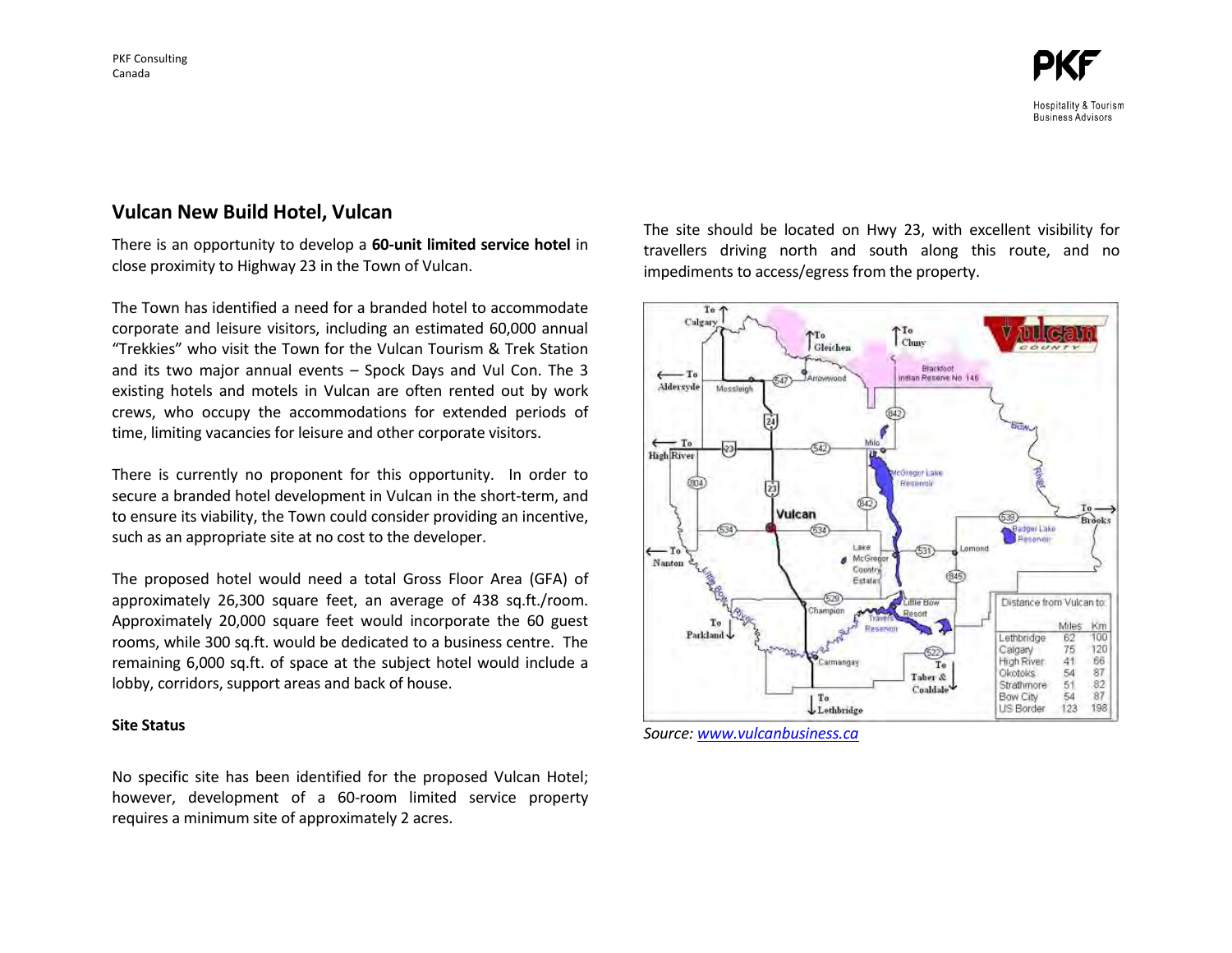

Hospitality & Tourism **Business Advisors** 

#### **Market Analysis**

The competitive Vulcan Accommodation Market consists of 4 primary properties offering 89 available rooms as at December 2014, as identified in the following table.

| <b>VULCAN HOTEL</b><br><b>COMPETITIVE ACCOMMODATION MARKET</b> |               |  |  |
|----------------------------------------------------------------|---------------|--|--|
| <b>Property Name</b>                                           | <b>Rooms</b>  |  |  |
| <b>Vulcan Country Inn</b>                                      | 41            |  |  |
| <b>Vulcan Hotel</b>                                            | 20            |  |  |
| <b>Wheatland Motel</b>                                         | 26            |  |  |
| Tree House Bed & Breakfast                                     | $\mathcal{P}$ |  |  |
| <b>TOTAL ROOMS</b>                                             | 89            |  |  |

*Source: PKF Consulting Inc.*

The competitive market occupancy has historically performed in the low to mid 50% range, while available room nights (accommodation supply) have remained constant. Accommodation demand (occupied room nights) increased by 6% in 2013 before declining by 2% in 2014. The Average Daily Rate in Vulcan (ADR) has fluctuated between \$76 and \$80 over the past 3 years.

When the proposed 60-room Vulcan Hotel enters the market, it will increase supply by over 67% to a total of 149 rooms. As the newest and only branded product in the market, a new 60-room hotel stands to significantly enhance the existing Vulcan accommodation market.

#### **Target Markets**

A new hotel in the Town of Vulcan is expected to draw a portion of the existing demand from the local Vulcan Accommodation market. Potential target markets include:

- "Trekkies" independent and group leisure visitors travelling to Vulcan to attend a Star Trek convention or visit the Trek Station;
- Independent and group leisure tourists interested in golf;
- Sport tournament business;
- Oil and gas, construction and other work crews;
- Independent corporate visitors and professionals travelling on business; and
- Regional Government representatives.

#### **Financial Information**

The proposed Vulcan Hotel is projected to achieve a stabilized occupancy of 62% by its third year of operation. The new hotel is also projected to achieve an ADR of \$122 in the first year of operation, growing each year in line with the market at a rate of 2.0%.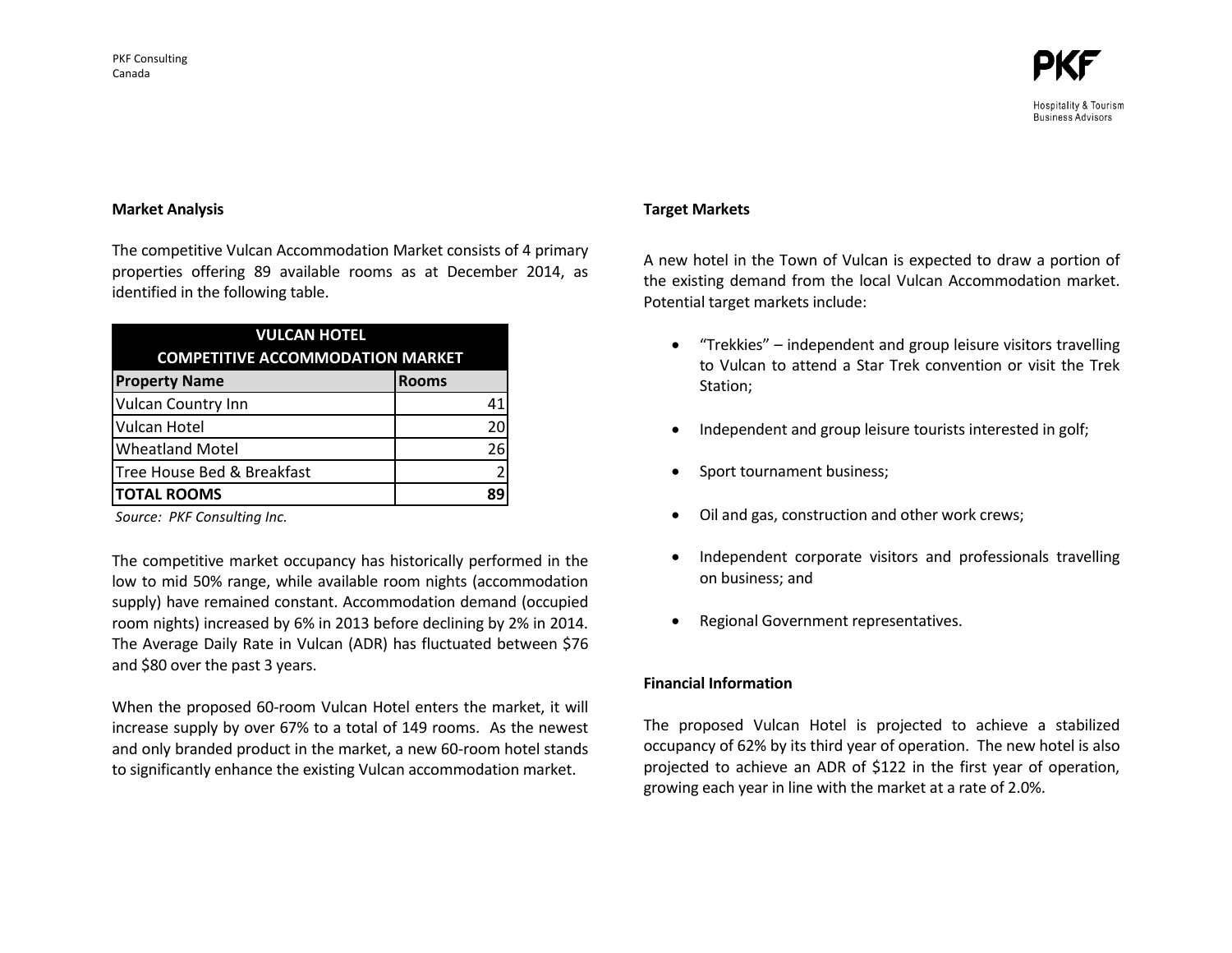Hospitality & Tourism<br>Business Advisors

# **Preliminary initial order-of-magnitude capital costs have been estimated at \$4.4 Million exclusive of land costs.**

The proposed hotel is projected to generate an estimated net income of \$248,500 in Year 1 increasing to over \$449,300 by Year 5.

| <b>Vulcan New Build Hotel</b>                                         |                                                                |                                                                                                                            |                             |  |  |  |
|-----------------------------------------------------------------------|----------------------------------------------------------------|----------------------------------------------------------------------------------------------------------------------------|-----------------------------|--|--|--|
| Total Estimated Capital Requirements: (60-room limited service hotel) |                                                                |                                                                                                                            | \$4.4 M                     |  |  |  |
| Projected Operating Results Summary for Vulcan Hotel (Years 1 to 5)   |                                                                |                                                                                                                            |                             |  |  |  |
|                                                                       |                                                                |                                                                                                                            | <b>Net Operating Income</b> |  |  |  |
|                                                                       |                                                                |                                                                                                                            | (17% - 25% of total         |  |  |  |
| <b>Occupancy Rate</b>                                                 | <b>Average Daily Rate</b>                                      | <b>Total Revenues</b>                                                                                                      | revenues)                   |  |  |  |
| 53% - 62%                                                             | $$122 - $132$                                                  | $$1.4 M - $1.8 M$                                                                                                          | \$248 K - \$449 K           |  |  |  |
| Source: PKF Consulting Inc.                                           | own due diligence in advance of participating in this project. | Note: The analysis is based on preliminary research only. It is expected that any potential investor would undertake their |                             |  |  |  |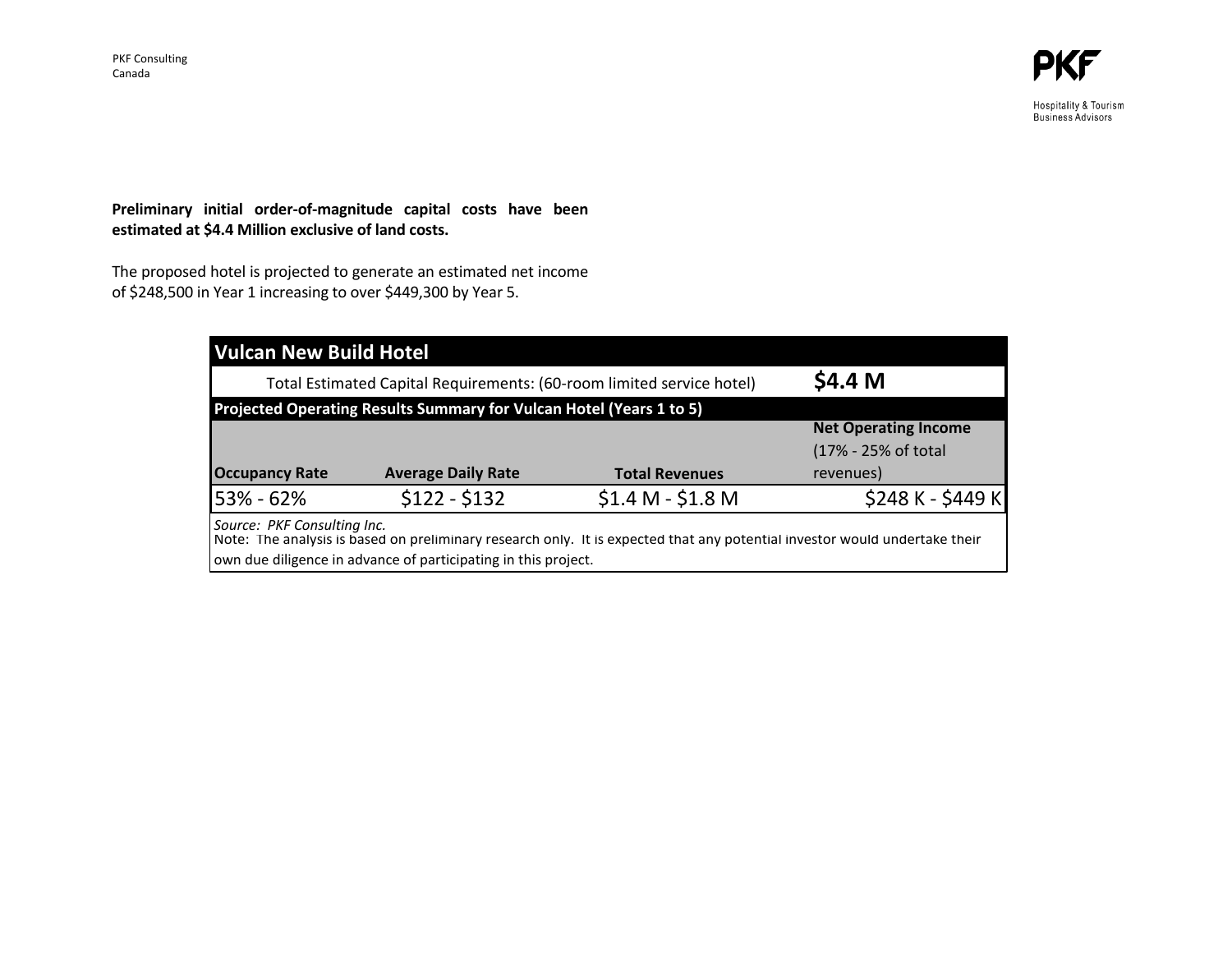Hospitality & Tourism **Business Advisors** 

# **Luxury Guest Ranch**

There is an opportunity to develop a **35-unit Luxury Guest Ranch** in the Region, to be operated on a seasonal basis from May through October. This type of experience would appeal to visitors looking for an authentic education / recreation experience reflecting a "Western" experience – including: cowboys, horses and cattle, mountain trails, and barn dances.

A "luxury guest ranch" is an upscale version of the classic "dude ranch," wherein guests can get their hands dirty assisting in cattle drives and other ranch activities, but are then pampered with 5-star hospitality. Luxury ranches tend to offer a variety of accommodations and amenities, including luxury tents for a "glamping" experience and spa facilities, and are usually all-inclusive properties, offering activities on a "pay-to-play" basis. Typical recreational activities include:

- Horseback riding
- Cattle drives
- Clay shooting
- $\bullet$  Fly fishing
- Mountain biking / hiking
- Wildlife viewing
- Outdoor hot tub / pool
- Archery
- Stagecoach rides
- Fine dining / wine tasting
- $\bullet$  Spa

There is currently no proponent for this opportunity, but it could be developed by an existing cattle ranch owner or an entrepreneur who is looking to purchase an active ranch operation, and willing to operate it as a hospitality establishment. Ideally the site will include barns for horses and ample land for both riding and cattle drives, which would be key activities at the subject resort. Cattle could be leased to graze on the land from neighbouring ranches.

In addition to the subject Luxury Guest Ranch, complementary business development opportunities for the site could include a full service spa, commercial greenhouse, additional adventure tourism activities and/or retail sales.

The property would include one main lodge building of 17,600 square feet, inclusive of 20 guest rooms, a 75-seat restaurant, 1,500 square feet of event space, 500 sq.ft. business centre and 500 sq.ft. office / recreation centre to coordinate adventure recreation activities for guests. Ten private log cabins would also be available, each with two guest rooms, their own washroom facilities and kitchenettes. The proposed property would also offer 5 covered wagons. The main lodge and accommodation units would require 21,500 sq.ft. of building space.

# **Site Status**

The proposed Luxury Guest Ranch would require a **minimum of 100 acres** of land inclusive of an active cattle ranch, ideally in close proximity to foot hills or rugged landscape that provides some element of isolation for an exclusive luxury experience. Other requirements include rivers for fly-fishing.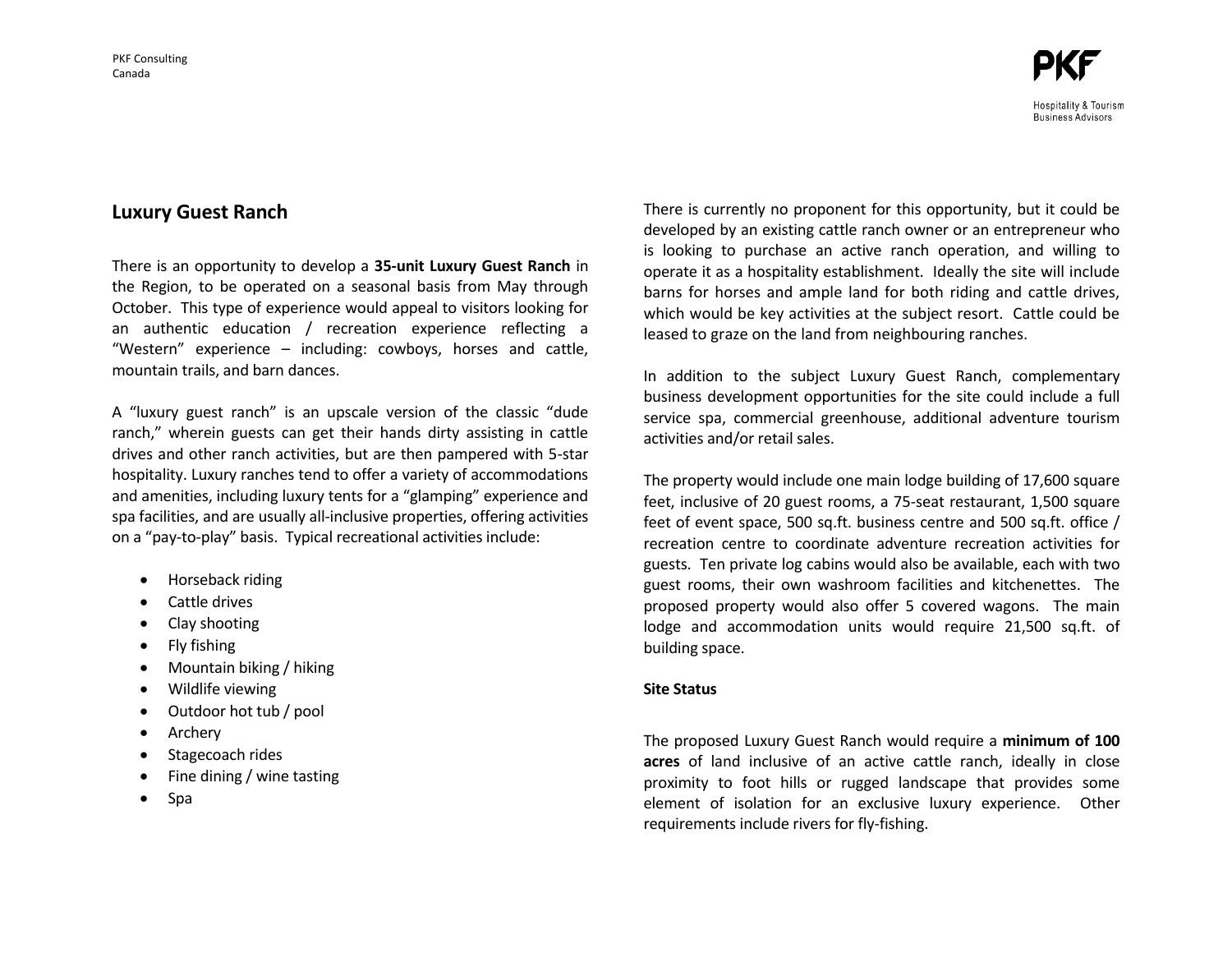

# **Market Analysis**

The subject Luxury Guest Ranch will compete primarily with other luxury resort accommodations in Western Canada, including Banff, Lake Louise, Jasper and Whistler. Average Daily Rates for upscale resort properties in BC and Alberta ranged from \$210 to \$306 in 2014, for a **Market Average Daily Rate of \$264**. The average occupancy rate for resorts in this market is estimated at 62% for 2014. It should be noted that this rate does not include food & beverage or activity rental costs, and these are all located in ski resort destinations, which have a greater draw unto themselves as a destination.

As shown, the rates for other guest ranches in southern Alberta range from \$100 to \$275 per person per day, exclusive of meals and riding instruction. These properties tend to be quite small, with a capacity of 8 to 15 visitors.

The closest competition within Canada for the proposed Luxury Guest Ranch is Siwash Lake Ranch in 70 Mile House, BC. This luxury dude ranch and remote wilderness resort is on an 80,000-acre site, which is family owned and operated. Accommodations include 4 ranch house suites, 1 barn loft and 6 canvas cabins (Safari-inspired luxury tents - 1,000 sq.ft. each). Siwash Lake Ranch offers a riding program, fly fishing, wilderness survival, archer, clay shooting, hiking, mountain biking and kayaking.

## **Target Markets**

The subject Luxury Guest Ranch will provide seasonal rooms and activities to attract demand from the following potential target markets:

- Summer season independent leisure travellers / "city slickers" primarily from major cities in the U.S., Alberta, other western Canadian provinces, and overseas (especially UK and Germany);
- Luxury travellers looking for "bucket list" experiences;